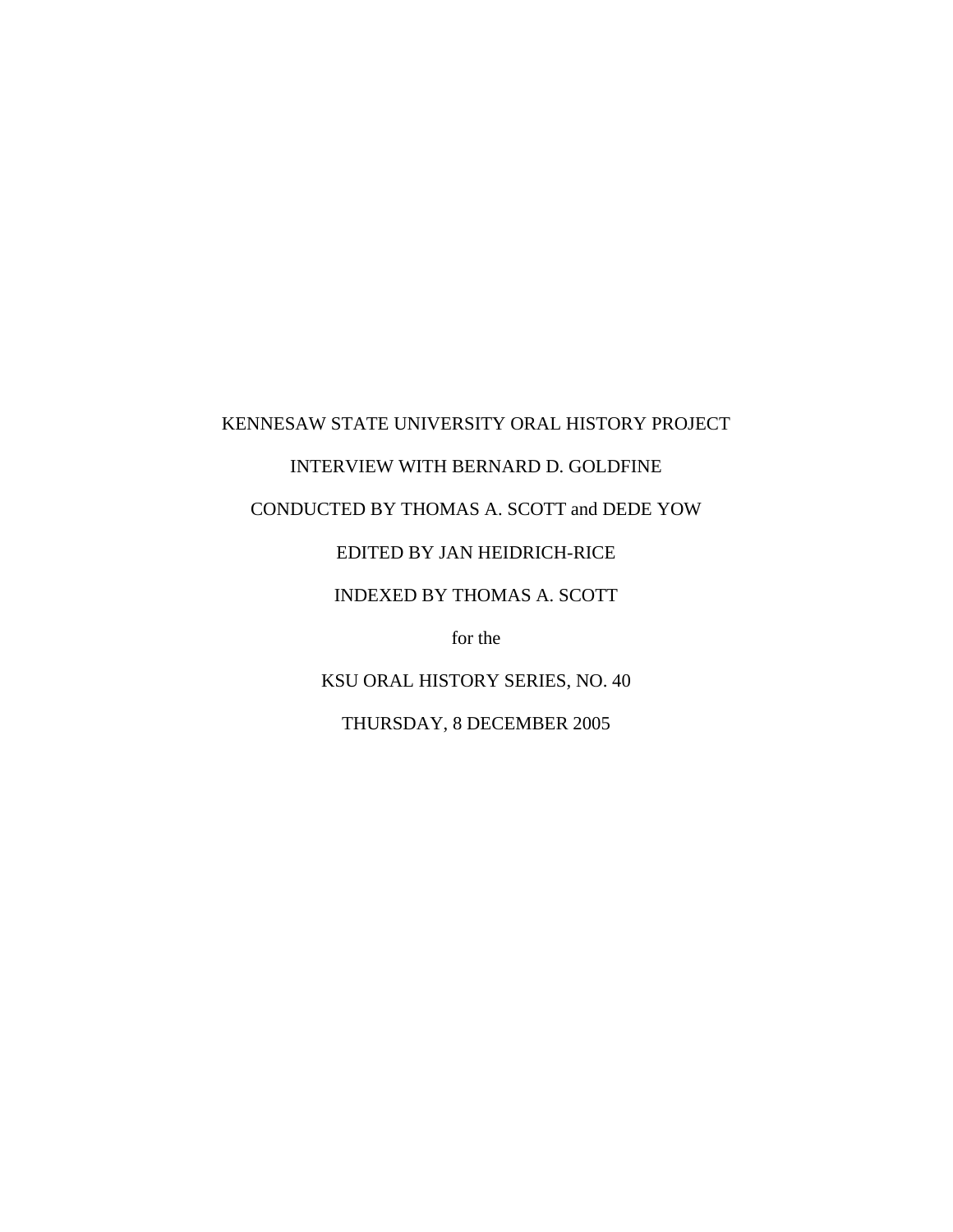Kennesaw State University Oral History Project KSU Oral History Series, No. 40 Interview with Bernard D. Goldfine Conducted by Thomas A. Scott and Dede Yow Edited by Jan Heidrich-Rice; indexed by Thomas A. Scott Thursday, 8 December 2005 Location: CIE/CETL House at Kennesaw State University

- TS: Bernie, why don't we just begin by asking you when and where you were born?
- BG: In 1953; El Paso, Texas.
- TS: Did you grow up in Texas?
- BG: Well, my first six or seven years, I believe. My dad was a lot brighter than I was. He was truly a rocket scientist, so we traveled. The initial [firing] programs for the Sergeant missiles that were launched at White Sands, New Mexico—that's where all the testing was going on, the White Sands Proving Ground. So he was there for six or seven years.
- TS: All the A-bombs, that area?
- BG: Not very far away from Alamogordo, that's right. That's where the A-bombs were tested. Then after that, I spent the vast majority of my life in California thirty-five years. We would go to the Cape in Florida for a lot of the launches. He was operations manager or project director for a lot of the unmanned spacecraft, the most recent being the Galileo, which went to Jupiter, Saturn and then Mars. The Mariners and the Venus and Ranger probes . . .
- TS: And he's the project manager for that?
- BG: For a couple of them. And then he was operations manager for quite a few others.
- TS: Where was he stationed?
- BG: We were in a Jet Propulsion Laboratory, which is part of NASA [National Aeronautics and Space Administration]. They do all the unmanned space programs. Then we would go to the Cape—Cape Canaveral and Cape Kennedy—for the launches and live there some of the time.
- TS: But I mean, when you were in California, were you at that place [Edwards Air Force Base] where some of the shuttles come down?
- BG: No, because that's manned. Most of the unmanned projects are out of Pasadena/Caltech [California Institute of Technology]. Caltech is part of the Jet Propulsion Laboratory. I was pretty lucky growing up in that kind of an atmosphere. One of the things that was neat was there are an awful lot of people in California that work together on these projects. They became like family—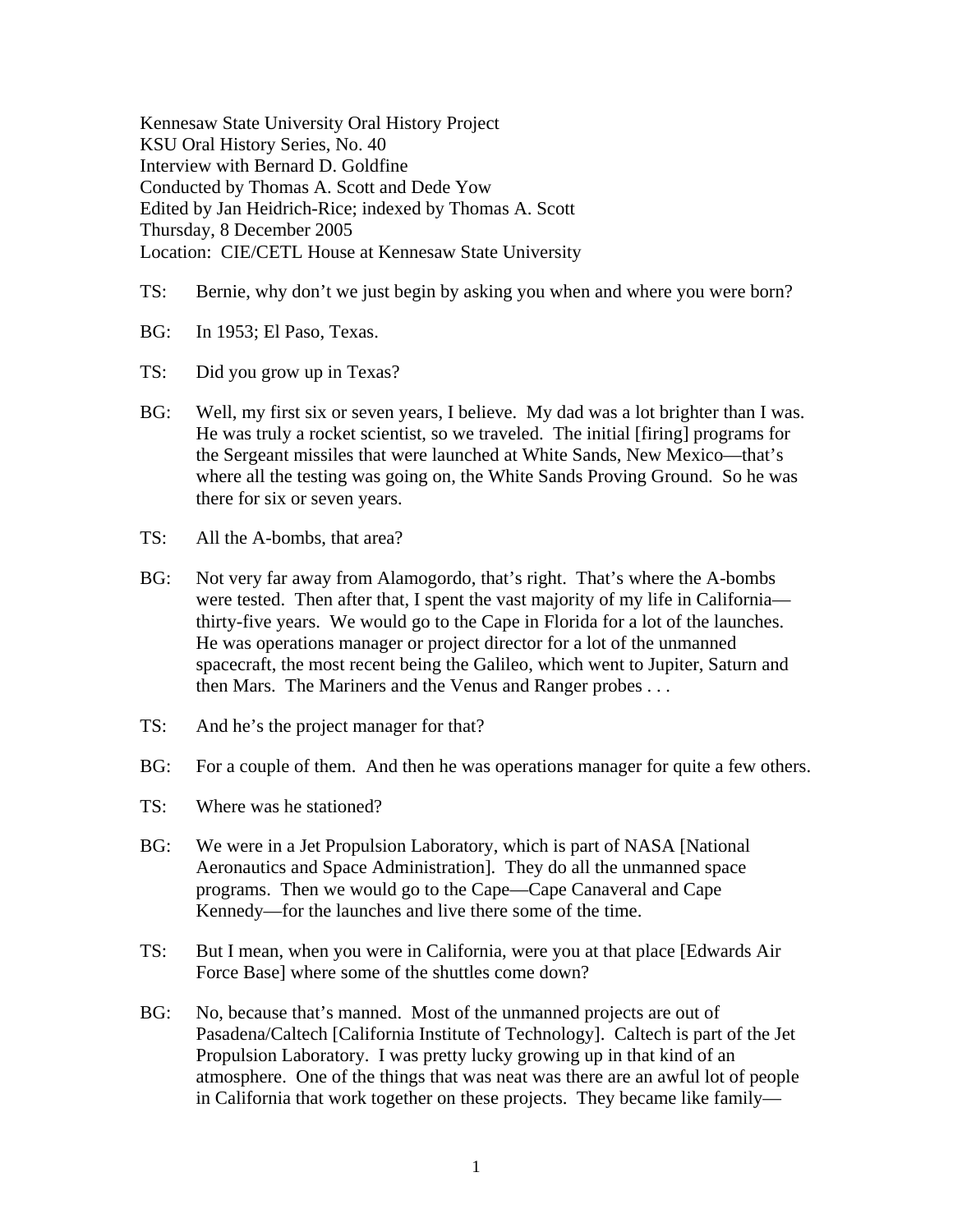they really did—for a lot of people who had come from the East and the South, so it was quite a neat experience to be down there. At that time, also, we got to see the Saturns take off. We can't immediately replicate that technology now; they were the biggest rockets this country ever produced. I'll never forget how the ground would shake and the earth would move versus the last thing, the Galileo. When the Galileo went off in the shuttle, it was dwarfed in size compared to the Saturns at that time.

- TS: What's your father's name?
- BG: Milton Goldfine.
- TS: Is he still working for NASA?
- BG: No, he's deceased. He passed away in '96. He did a lot of consulting into his seventies.
- TS: Did your mother work outside the home?
- BG: She was a teacher.
- TS: What did she teach?
- BG: She taught junior high and elementary school, English and physical education.
- TS: What's her name?
- BG: Vivian Goldfine.
- TS: So you grew up in La Crescenta, which sounds like paradise to me.
- BG: They called it the crescent or the balcony above Los Angeles, and it was really pretty cool. On those few days when there wasn't smog, you could see from the foothills of the basin all the way down to the ocean. It was a great place to grow up. I keep telling my wife, "We've got to go back sometime." I remember we could go up into the mountains and ski forty-five minutes north of us at Mt. Waterman. Or I'd say to my dad, "It's a good surf day; I read the report. Let's get to the beach." And then late afternoon we'd be down at the beach surfing.
- DY: Bernie, you know who else grew up in Pasadena was Linda [G.] Niemann. Do you know Linda Niemann in the English department?
- BG: Gosh, I don't believe I do.
- DY: You don't? Her father was a professor at Caltech.
- BG: I need to speak with her.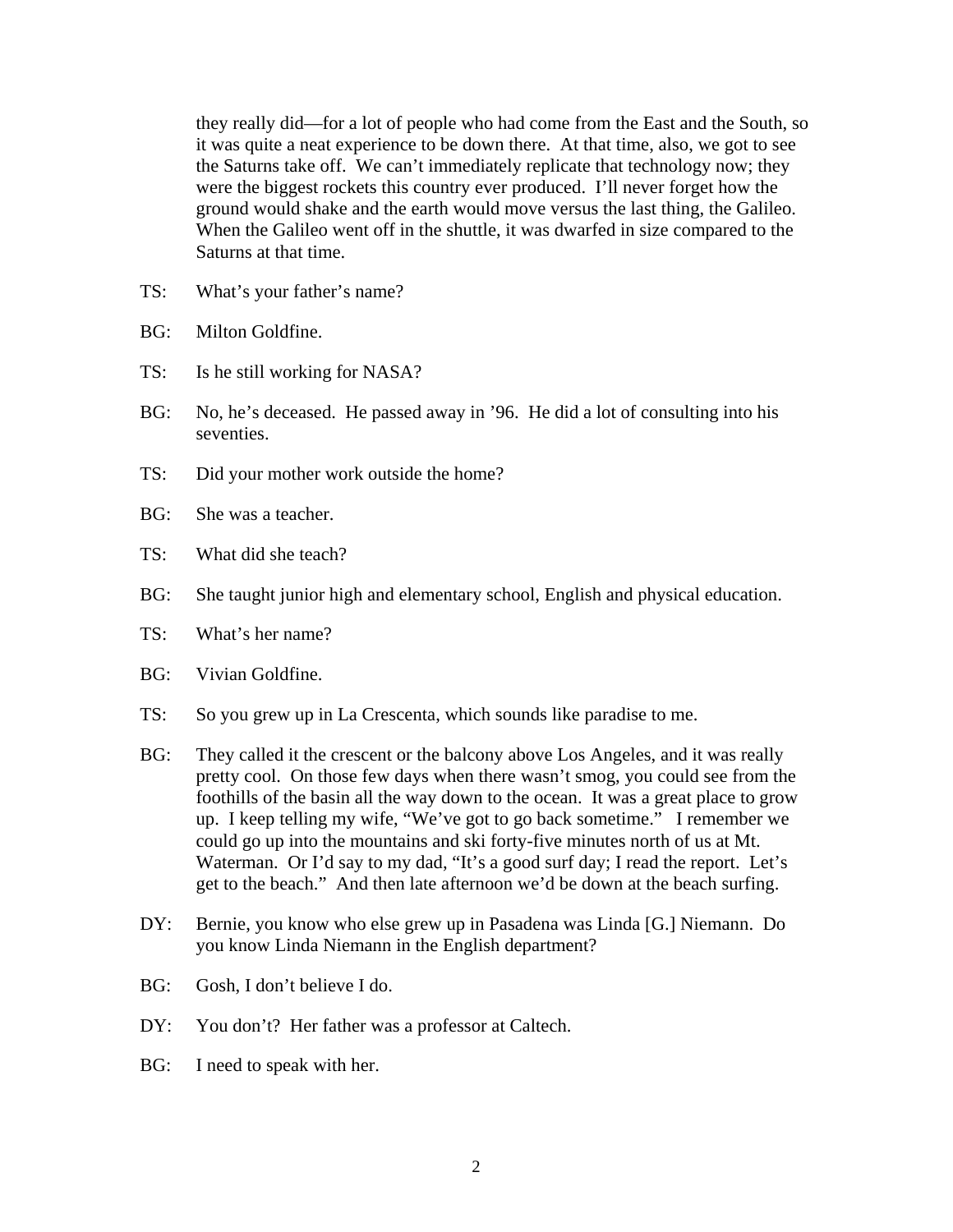- DY: Yes, you do! You two are kindred spirits. She worked on the railroad. I mean, she went to [the University of California,] Berkeley; that's where her doctoral degree was from. But she worked on the railroad for twenty years before she came here.
- BG: How old is she?
- DY: Linda is probably late fifties.
- BG: Okay, so she's a few years ahead of me, but we would be contemporaries.
- DY: Yes, you have the area in common.
- BG: I've got to talk with her and find out where she went to highs school and stuff. Well, I'll be darned.
- DY: Niemann. Check it out. She's wonderful.
- TS: I guess my impression of Pasadena was always January 1<sup>st</sup> and seeing the parade out there. Everybody looked so warm. [I remember] thinking, "What are we doing even in east Tennessee when I was growing up or Georgia now?"
- BG: I've got a funny story for you about that, just to digress for a second. My best friend and I—in fact, he was best man at my wedding—we decided one year we were going to be entrepreneurs. We were probably twenty, and we thought, "Let's buy a parking lot." Or at least a parking lot for a night. We did that, and it turned out to be one of the coldest nights on record in Pasadena. It got down into the twenties. We had a couple of people working for us, and we kept on jamming all the cars down into one section. We thought we'd just maximize the number of cars we could get in there—and our profits. At about nine o'clock in the morning we realized no other cars were coming. So we started to count the cash, and by the time we paid off our friends, we each made a dollar. That's when I thought education may be the better route, and not teaching business either! [laughter] I hope to be there this New Year's Eve, too, in Pasadena.
- TS: Great. Did you go to Berkeley for your undergraduate degree?
- BG: Santa Barbara.
- TS: Oh, Santa Barbara. I thought you said University of California.
- DY: It says in the catalog UC, it doesn't say where.
- BG: Well, for the record, University of California, Santa Barbara. Now that is truly paradise, I must say.
- TS: Is it?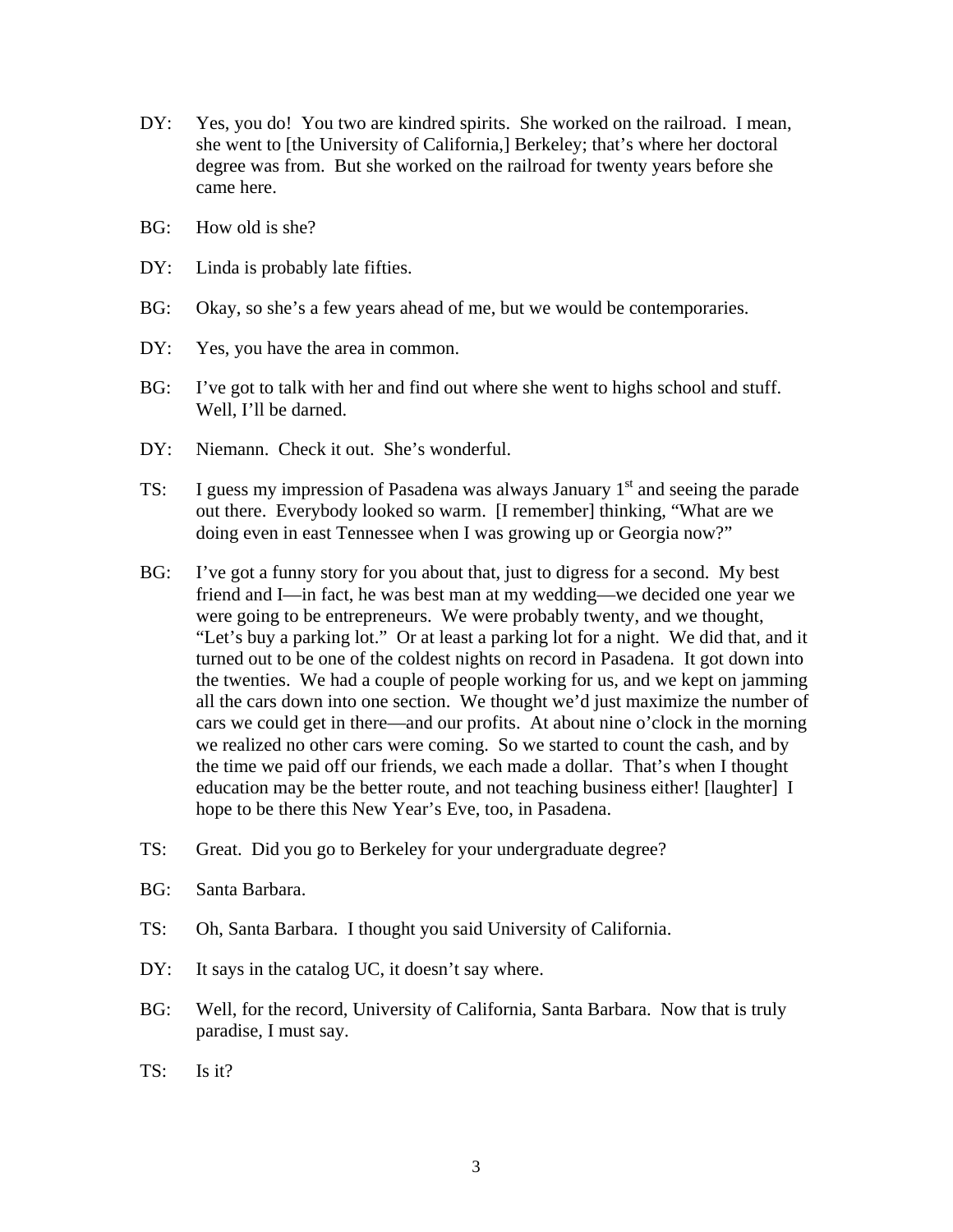- BG: Yes.
- TS: I think they've got a huge religious studies program.
- BG: Yes, they do. I believe that's right. They did at least when I was going there. It's just a gorgeous setting. I mean, the apartment we rented was right on the beach. For four years we would just go to bed with the waves crashing against the cliffs.
- TS: So how do you study in an environment like that?
- BG: Very difficultly. You go to a sterile classroom. I remember I used to do that; lock myself in.
- DY: Make yourself a little think tank.
- BG: Exactly.
- TS: Right. So how did you decide physical education was the area you wanted to go into? Did you do that as an undergraduate?
- BG: No. I should tell you, it's sports management more than physical education. It's one of our subdisciplines, and I can give you more information on that as we get into the interview. I was political science undergrad with an English minor and a physical activities and coaching minor. I was an athlete, so I had played sports all my life and really enjoyed it. I continue to be very active with it. For my first teaching job I taught history, and then for my second teaching job a year later I taught government and anthropology to seniors. I mean, these were very, very bright students. It was a private school in Santa Monica, and I stayed there for thirteen years. That job evolved into not only teaching but becoming an athletic director pretty much full time and growing a program.
- DY: Is this where you had Bob Dylan's son in your class?
- BG: Yes, that's correct. We had one of the Gettys, and who was the author . . .? Robbins . . . *Cowboys* . . .
- DY: Tom Robbins. *Even Cowgirls Get the Blues*.
- BG: Yes, his daughter. And then Amelia Linden, Hal Linden's kid from [television show] *Barney Miller*. It was kind of an interesting mix but very, very bright students. I tell you, they really were challenging at times.
- DY: You taught there after you got your bachelor's degree, is that right? Is that before graduate school when you were teaching there?
- BG: I did one year in graduate school, which you needed for your teaching credentials. At UC Santa Barbara. They had a one-year [program] for teaching credentials, which I guess I still have my lifetime credentials for there. Then I taught one year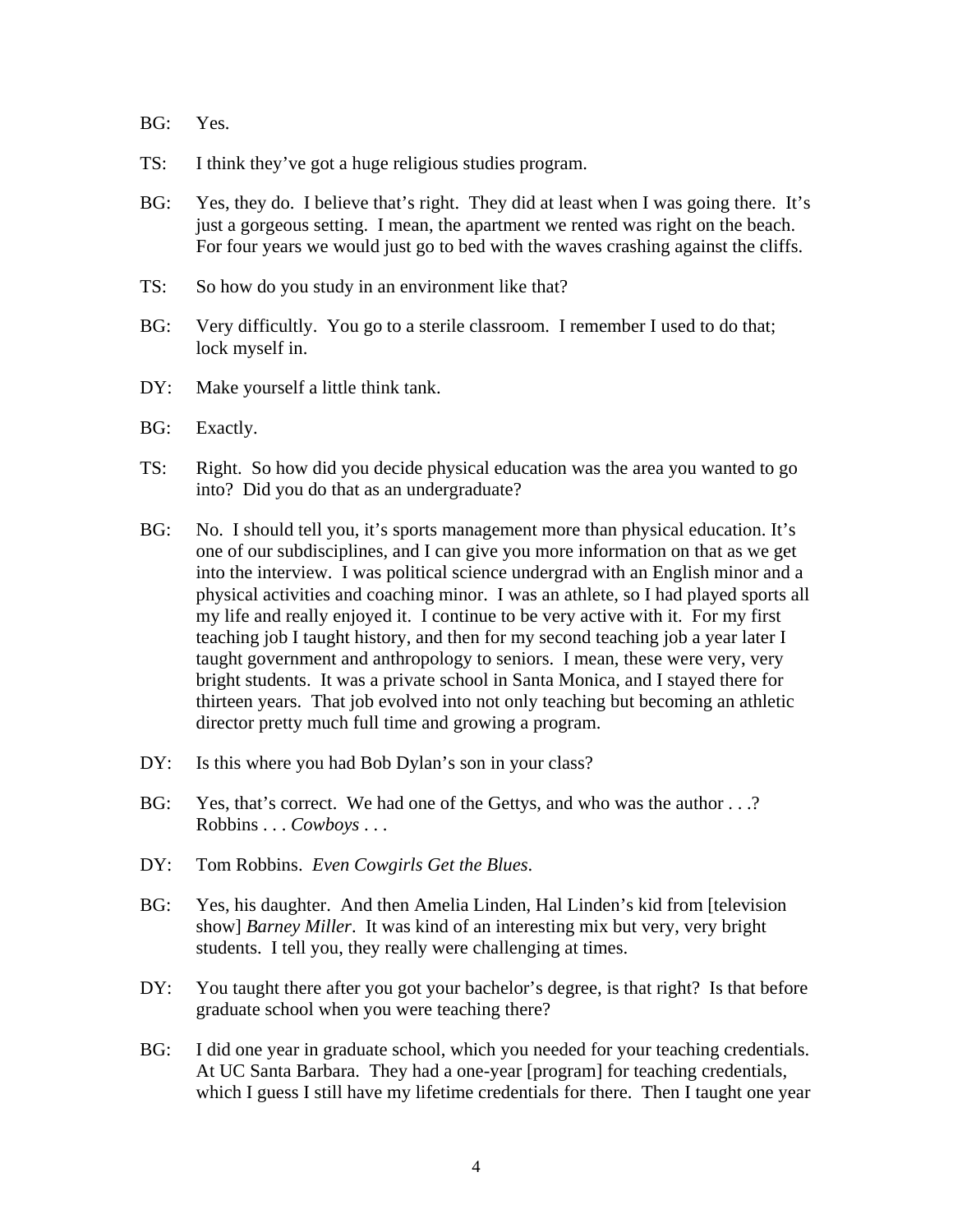up in Santa Barbara in the mountains at a private school. Then thirteen years at Windward School, where I coached; that's when I really got heavily involved with coaching and athletic directing.

- DY: What were you coaching? Tennis, obviously.
- BG: Well, the big one was volleyball.
- DY: That's right, you still do volleyball.
- BG: Yes. I coached thirteen years there, boys and girls, and still have some records for the state there in terms of the number of championships. I coached basketball for thirteen years and a couple of years of baseball. I just oversaw this entire sports program. I saw it evolve from a very, very small school of maybe seventy-five up to around 300 when I left. We had a huge budget, and I was responsible for hiring and managing about thirteen full-time and part-time people. I think that's the one thing I'll tell you right now: What I miss from that environment is the autonomy to be able to make decisions; that was a fabulous environment. I got into a stage—I'd call it the maintenance stage—where I knew we had our facilities set. We had our programs pretty well set; we were going to maybe add piecemeal; we had some great faculty. And that's when I got the opportunity at the University of Dayton to go and coach volleyball and to teach. So that's when I thought, "All right, I'm out of here." But in between I had a little bit of time—I had about four or five months just before that happened—down in Brazil assisting with the men's professional volleyball team. That was really a very enriching experience.
- DY: Have you been back to Brazil since then?
- BG: Plenty of times. We have an exchange program between our department and Brazil, University of Santa Catarina at Florianopolis, which is a federal university.
- TS: So you decide you're kind of happy but not challenged, I guess, and so you go to Dayton. You got a master's at this time?
- BG: No, this is why I'm such a strong supporter of the University of Southern California [USC]. They worked with me while I was full time as an athletic director and still teaching at this school in Santa Monica. I went to USC, got my master's, and then finished with my doctorate; and the entire time they gave me a graduate assistantship. I also taught early in the mornings. I added it up one time; I think they covered about \$180,000 in tuition over the master's and doctorate. That's why I have some strong loyalty to that institution because it was an expensive place.
- TS: I guess so. So you were there until '89 according to your resume, and you had your doctorate in '88.
- BG: Right.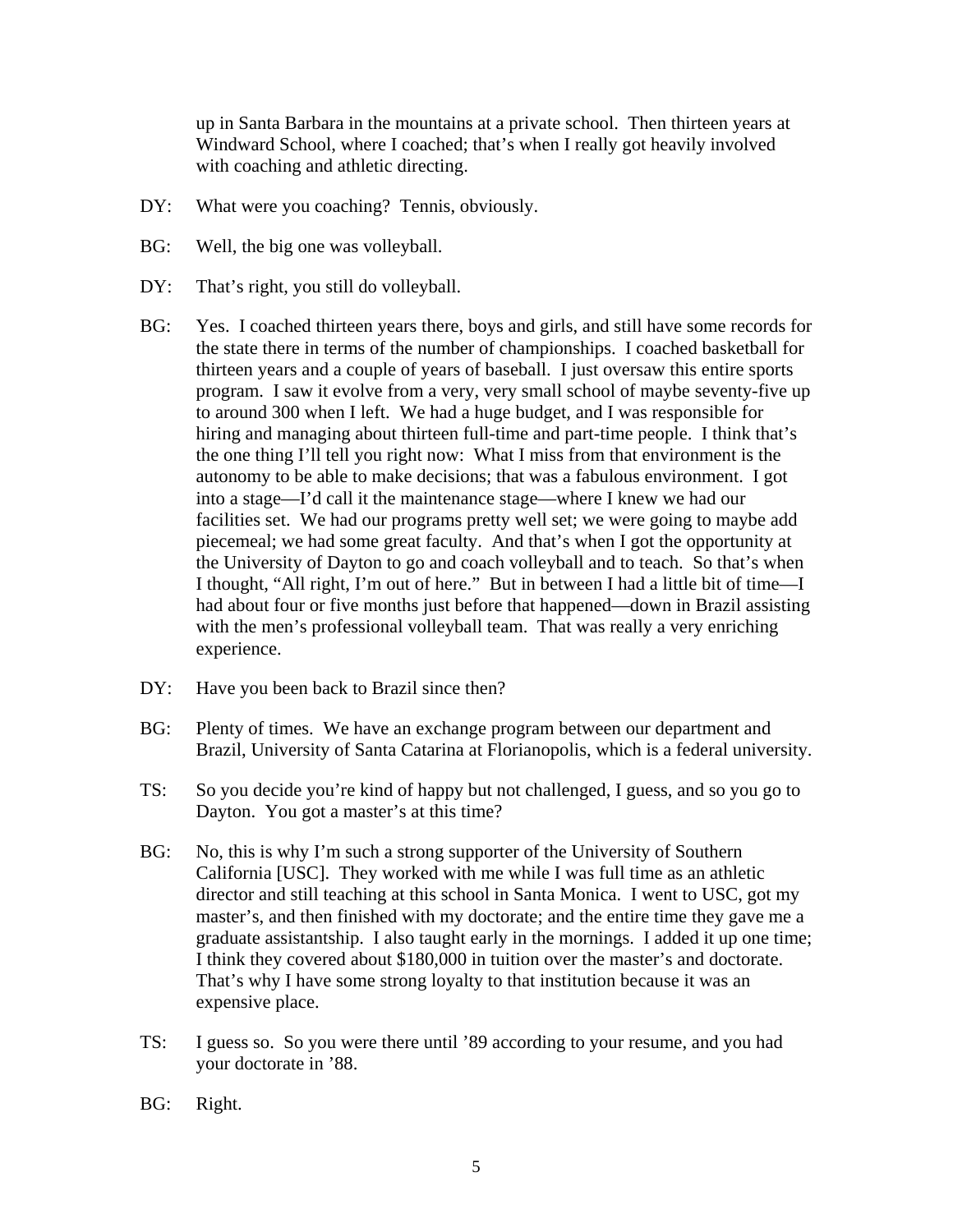- TS: So you stayed there through your doctorate, and then you go to the University of Dayton.
- BG: Correct.
- TS: I'm sure they were disappointed when you left.
- BG: That was one of the toughest decisions I've ever had to make because economically, I was way ahead of where I was going to be at Dayton.
- TS: I bet you were.
- BG: You know, I was living in southern California, and I loved it. I'll tell you how funny this is, the mentality of people in southern California. When I was coaching volleyball I took my Division 1 team down to see the U.S. men's volleyball team in Cincinnati play the Canadian volleyball team. One of the guys on the team was one of my former teammates in USA Ball; I still play USA volleyball. This guy's name was Eric Sato, and my buddies from Brazil in the graduate school said, "Why do we keep this guy? He's such a hot head." And he really was. But he was talented. They finally said, "Come on, Bernie, let's get rid of him." So we dis-invited him from the team, and then the next year he went on and made the Olympic team. So we always joke about it, "Yeah, we cut him from our team so he could go make the U.S. Olympic team. [laughter] Here was the funny thing: I showed up in Cincinnati with my players, and I said, "Come on down; I'll introduce you." He was down there on the floor so I walk up [to him]. He wasn't aware I had moved, and he said, "Bernie, hey dude! What are you doing here?" I said, "What do you mean?" He said, "You traveled out here to watch the game?" I said, "No, I'm living here now. I'm coaching volleyball and teaching up the road at the University of Dayton." He looks at me and he says, "Why?"—as in why would you leave that five-mile corridor between the [I-405] San Diego Freeway and the beach? Nobody leaves. Why would you leave? [laughter] That was kind of his response; it was pretty funny.
- TS: So what was it about Dayton that attracted you there?
- BG: I've got to say, just a different environment—really, a chance to teach at a wellrespected university and coach Division 1 volleyball. You know, I thought, "This is something I might want to entertain." I have to say, I was pretty content. If it were not for friends and my girlfriend at the time giving me a little nudge, I might not have gone. That's the reality. I think they nudged and made me really think about it, but it was difficult. You get established. You've got a great job, and you've got all the autonomy in the world, the likes of which I've not seen since. That was tough.
- DY: What do you think it was? Do you think you wanted to really grow? Obviously, you wanted to grow because you knew change would make that happen.
- BG: Intellectually.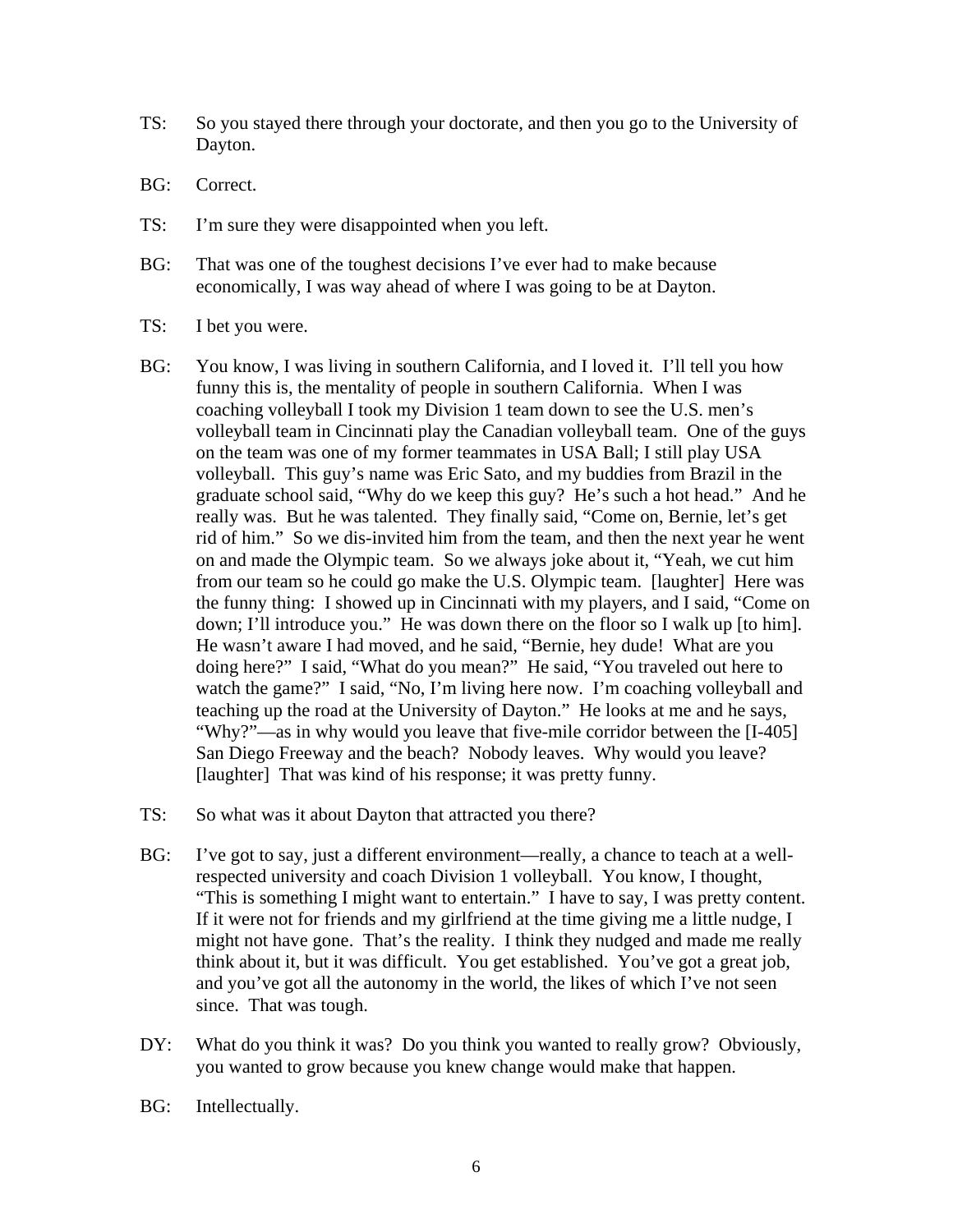- DY: Was it the challenge, intellectually? Was it teaching? You wanted a different teaching environment, a different group to teach?
- BG: I think I wanted an intellectual challenge that I wasn't getting. I wanted to be away from the parental aspect. Believe me, I had great parents of the students I taught and coached, many of them, but that's labor-intensive stuff to deal with, you know. I think it's even more so nowadays. But I think that when I looked at the stressors—and I may evolve again more from where I am now—but you know, it's difficult managing people no matter how good you are in administration. There are always going to be people you can't make happy. And I think I needed a break from that environment where you do your best, but still you know what it's like. Nobody's going to tell you you've done a great job when you are an administrator. Not that I was looking for that, but the point is the buck stops with you. I needed a change from administration. I thought, "If I'm going to still teach, I'd rather have it be in an environment where the students are there, and it's not compulsory."
- TS: Did you have any mentors at Southern California—faculty mentors or whatever that were pushing you toward a university career?
- BG: There were two people that I can mention, and I sort of did when I accepted this award. One that I should mention was at Windward School. She was the founder of the school, a lady named Shirley Windward. I'll never forget; it's stayed with me ever since: I was having a tough time my first year of teaching at that institution. I think part of it was I was really trying to be firm, and yet, that was truly the cocaine era, and some of those kids were coming in just coked out of their brains. I didn't quite know how to recognize that. As an athlete, I'd never got involved with any of that. And she said, "Dear, you're having a tough time, aren't you?" She pulled me aside one day; she always had this very soft-spoken voice. I said, "You think so?" [laughter] She said, "What do you think the problem is?" I said, "I don't know; they just don't respect me. It seems like they just don't respect me." She said, "It's a two-way street, dear. You need to respect them." I said, "I am, aren't I?" She said, "No. I've caught some dialogue. I think you're talking down to them." And it was a real reality check. Ever since then, I don't care whether I'm coaching or teaching at the university, I remember that. That's why I don't have my students call me Dr. Goldfine; they call me Bernie. I tell them we're on a mission together to learn as much as we can. I may have read a few more books and thought about the subjects a little bit more, but I want it to be a mutual journey. That was a real metamorphosis, for lack of a better term—a changing moment, one of those defining moments. Sometimes you've got to go through something like that to be humbled.
- TS: Was she the headmaster or headmistress?
- BG: No, she really was not in administration. She was an English teacher.
- TS: She started it, and she taught English there?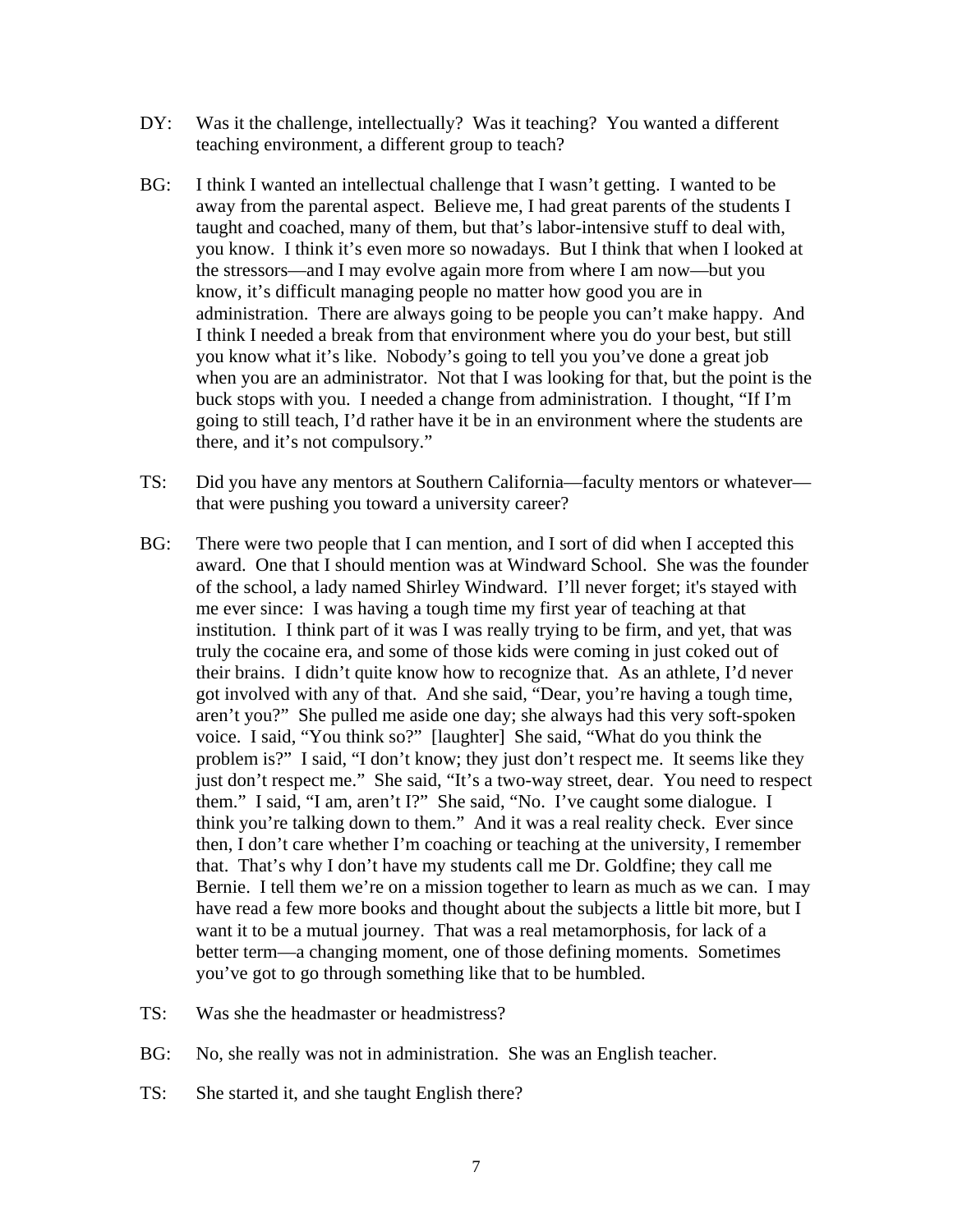- BG: I have to say, I don't know if I've ever been around such incredibly bright colleagues. Quite a few had their doctorates and were just thinkers. Subsequent to this, her son [Rolfe Windward] is teaching up at Lindsey Wilson [College] in [Columbia,] Kentucky; it's a private school. He's [a professor of] Education. Some of the founding people have gone, but goodness, she was bright. I learned so much from her. Then another mentor was a fellow named Tillman Hall, who was my advisor. He was very down home, unassuming; and people that didn't know him would think, "Who is this country boy?" He was from Tennessee and probably one of the brightest people—and challenging. He gave me a lot of confidence to say, "You can go and do anything you want." I remember sitting around the seminars. He would come in every week with these books, and you'd be thinking, "Oh, please don't throw the biggest one at me." [laughter] Because you'd have to have it read by the following week and come back in and give the synopsis of what it was about. He'd throw them across the room. But [he was] very interesting, and he always took time for his students. That's always made a strong impression. I wish I were as good as he was.
- DY: What class was it, Bernie?
- BG: I had him in a variety of classes: leadership, a lot of sport management classes and then a couple in recreation. But he truly challenged all of us. I remember him going on in the board—I've used this, too—and he'd say, "Watch out for these people. If this board represents all the knowledge in our field, watch out for these people who tell you they know it all. He then marked a dot on the board and said, "This represents about what most bright people know." And then he really fed into the whole research thing, and he'd say, "We've got to find better answers." He was really an inspirational guy.
- TS: And his last name is Hall?
- BG: Yes, Tillman Hall. I'd say those were two [mentors], and then I think my dad also. I've always had a lot of drive, and I think part of that was through sport and everything else. I always liked his approach. There was never disappointment if things didn't work out. It was always, "You tried and you look like you tried your hardest. Only you know that. As long as you know you left it all out on the court, and you've worked your tail off as far as the class, you can feel satisfied." So I think those were three main influences.
- TS: Right. Was the University of Dayton all that you expected it to be when you went there?
- BG: I had some absolutely terrific colleagues. One of my colleagues became the chair and absolutely one of the most remarkable people I've ever worked for. It just created an atmosphere—I don't know if you've ever worked in a department or an office where you'd walk in and all of a sudden, somebody would greet you with, "Hey bud, how's it going?" That high enthusiasm—every time a student came in, they felt welcome. He'd say, "Hey, Bernie—Dr. Goldfine here—he's really into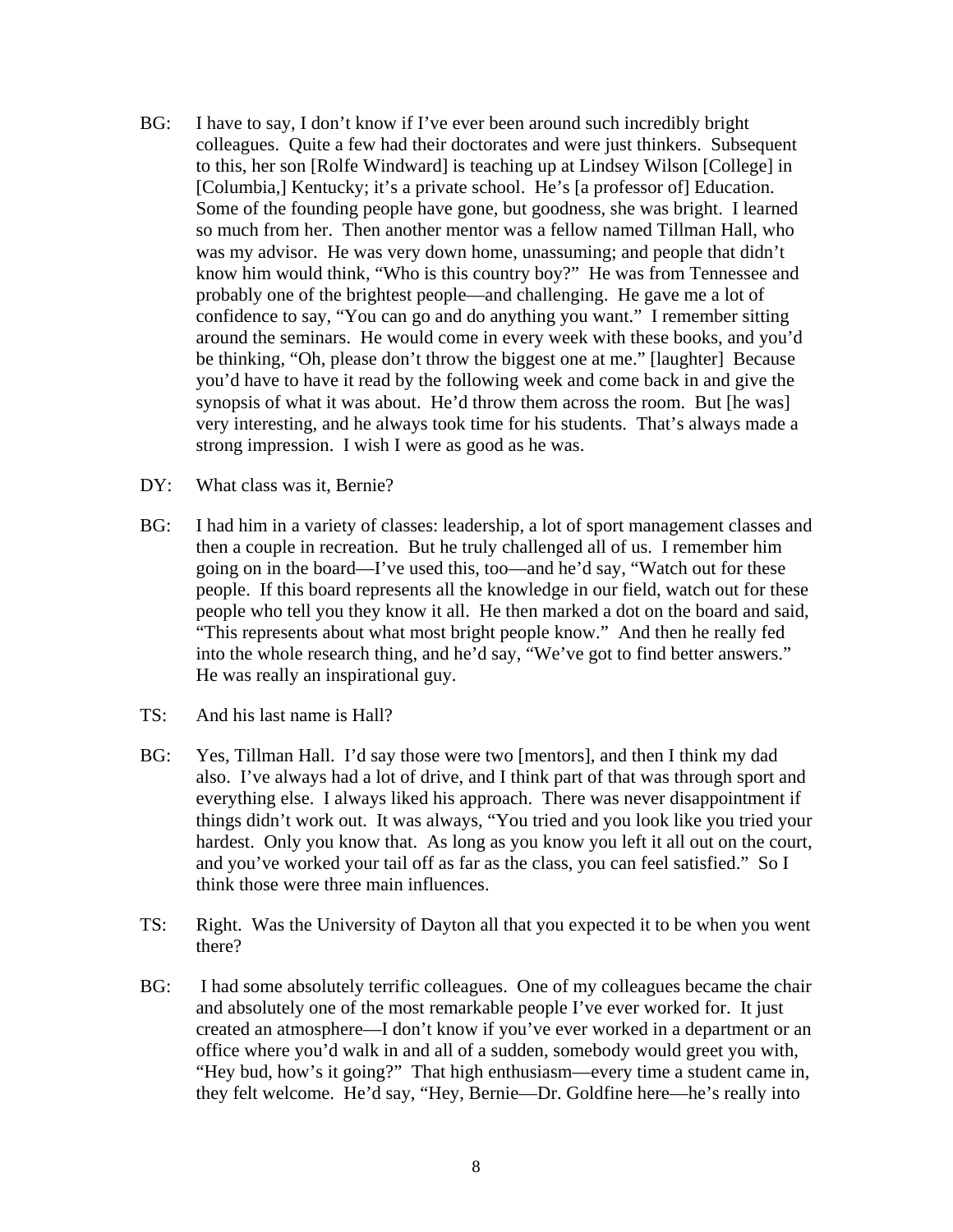volleyball. Do you know that? Do you know that about him? He's also wanting to do some research . . ." And there was just this constant making the students feel good, and that was a very impressive atmosphere.

- TS: What was his name?
- BG: His name was Lloyd [L.] Laubach. Boy, he was terrific. And there were other people (John Schleppi, being one) that I think mentored me as far as scholarship, my area. The weather, needless to say, was really tough. That was the major thing that had me looking after five years. I just couldn't handle the cold.
- TS: What part of Ohio is Dayton in?
- BG: Southern Ohio.
- TS: The southern part. That's what I was thinking. But compared to California . . . .
- DY: Compared to southern California!
- BG: .Absolutely! We were forty-five minutes north of Cincinnati. I really developed some great relationships with the athletes that I coached, too. We're still very good friends, in fact—very, very good friends with some of these people that are now having kids just like I am at my age! [chuckle] Yeah, great relationships.
- TS: Well, you must have picked up a wife at University of Dayton.
- BG: Bingo! I traded in my girlfriend, and got myself a wife! [laughter] You can scratch that! What happened was I went out [to Ohio] with my girlfriend from California that I'd been in the graduate program with. We were there for awhile, and then we broke up. Then a year later, I met Ruth, and the rest was history. That's absolutely right. She was working in the Research Institute at the University, and I think she got a sniff of—what?—boy, this professor's life, this is pretty good stuff. [laughter] And that's when she started pursuing her master's. When we got down here, she pursued her doctorate at Georgia State. It was interesting; I think she really has taken to it like crazy.
- TS: You said before the interview started that you've been a father for four and a half weeks now.
- BG: Yes, four and a half weeks. And our twins are four years old.
- TS: Oh, so this wasn't the first.
- BG: No, this is the third. Big surprise, unexpected, but a great surprise. We were just stunned. I can tell you it was funny. We were coming back from a volleyball tournament, some of my teammates and I up in Asheville, North Carolina. Ruth called and I had my cell phone on speaker. She said, "Honey, are you driving? Can you pull off the road?" And they guys are looking at me like, "Oh, maybe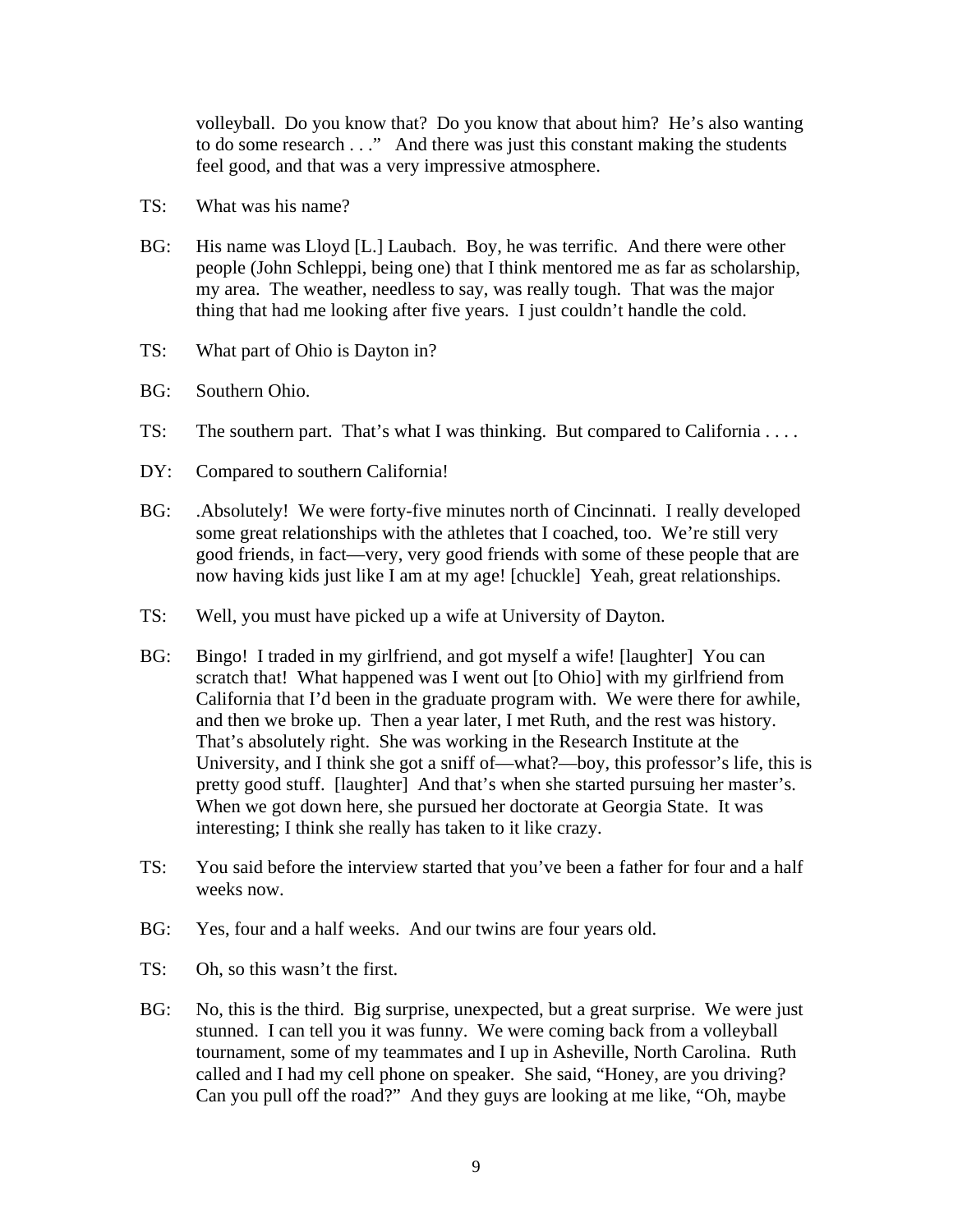something happened to one of the kids." She goes, "I've just taken this home pregnancy test, and it's come out positive twice!" I thought I'd have a little fun, and I said, "Who *is* this?" [laughter]

- TS: I'm sure she appreciated that.
- BG: Yeah, it got me a lot of points! [laughter]
- DY: That's a great moment to remember.
- TS: Well, what brought you to Kennesaw other than the weather?
- BG: Quite frankly, that was a major motivating factor. With a lot of candor I can say that. There was also an individual here named Mary [A.] Hums who preceded me.
- TS: Hums?
- BG: Yes, she was just here for a year or two. Sport management was a track under physical education. She said good things, but she said, "Beware, it is a physical education mentality, and it's going to be very tough to get what you want." So I thought, "Okay—that will be a challenge." Of course, we've gotten a full-blown program. We are good partners with the business school, and they've been very helpful. Dean [Timothy S.] Mescon has always been open to things. One of the things that was really interesting——but I remember when I first got here, in one of the faculty meetings I said, "Well, this is what we need to do. If we really want a solid sport management program—not that motor learning and biomechanics aren't great classes, but they really don't have a lot of application to what our students need for preparation. So I think we need to work with the business school." And I'll never forget, out of some of the people's mouth—and some are here still and some are not—they said, "Well, you'll never get them to work with you." [laughter] And I loved it because there was another challenge. Of course, it has worked out and worked out very well. We've got a great major now with, I think, pushing close to 250 students. The last count I had, it was pushing around there. So, I think the challenge drew me.
- TS: I wonder why they said that. Had anybody ever tried to work with the business college before?
- BG: I don't know. I think there were people—and I'm sure there are people that are still in our department that were upset that physical education wasn't going to be driving the department. I tell you, I give Charlie [Charles W.] Ash, as much as he is a deposed chair now, a lot of credit for being the catalyst for change and having exercise science and sport management break out into very successful programs. Also, physical education is an excellent program. But you know how people are afraid to change sometimes.
- DY: Yes, especially in academia.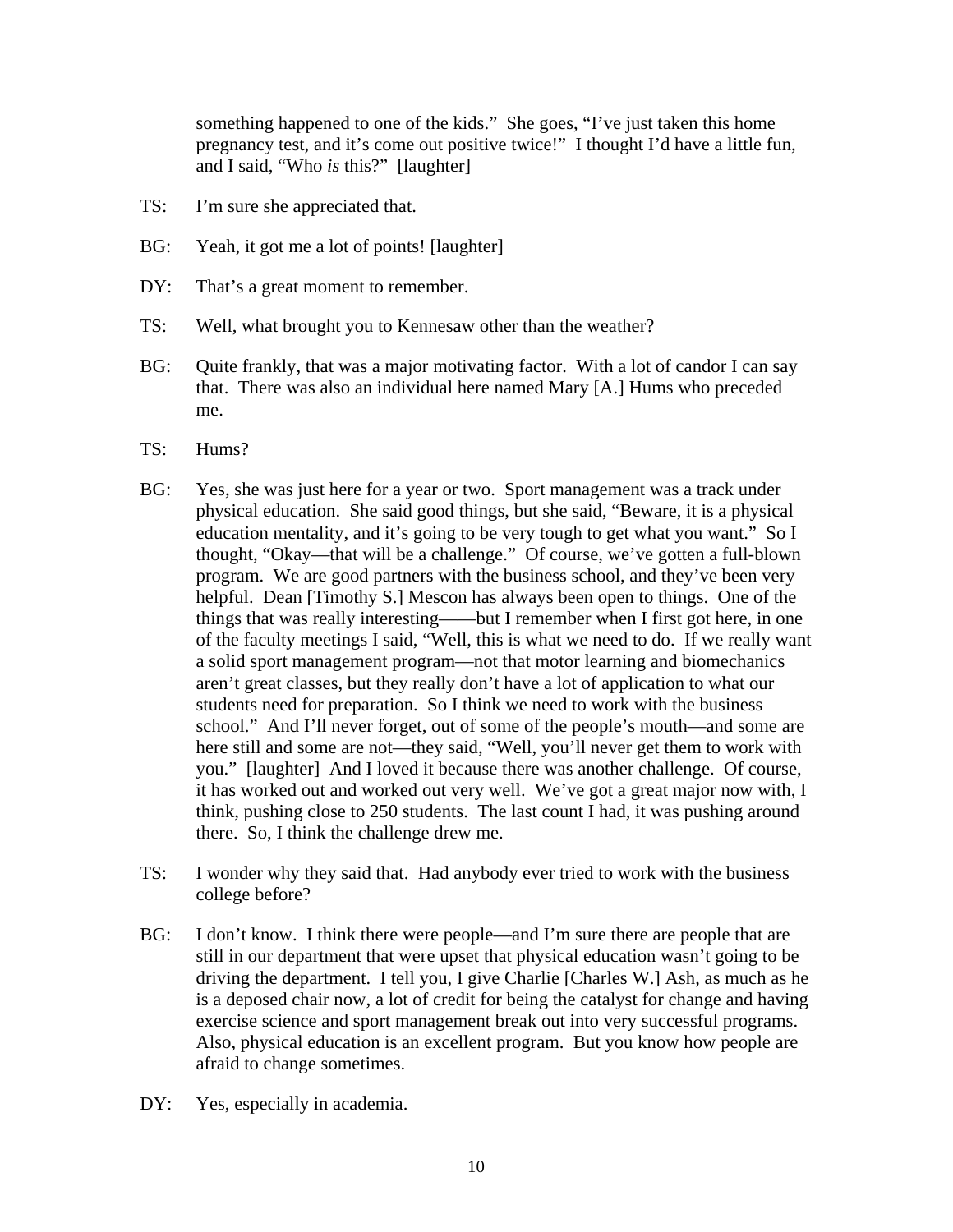- BG: Oh, yes, yes. No question about it. That, I think, was one of the things I was looking forward to: I was able to help bring about positive changes in the curriculum at University of Dayton, and I thought, "Okay, I've got a chance to do something else and take this program even further." That attracted me. But the weather was a big factor, too. What I had heard, though—one of the things that scared me was the Newt Gingrich thing, [his] having taught here. And then also having to own a gun [per Kennesaw's Gun Law Ordinance], and I'm thinking, "Oh, no; where am I going?" But those were just kind of minor factors in the whole equation. It's funny what gets out there in the press.
- DY: The media, yes.
- TS: Yes, the notorious things are what we're known for!
- BG: Of course! [laughter]
- DY: That happened in 1982 when I was coming to Kennesaw. I can't remember where I was. I was someplace else—out of the region, out of the South. I had my new job and was talking to somebody about it, and they said, "Now, I heard on the news—is that the place where you have to own a gun? Do you own a gun?" I'm like, "No! What does this mean?"
- BG: It's always those things that hit the press. And then with the big to-do about the creation and the [evolution-is-only-a-theory] stickers on science books, I get "haha" calls from my friends in California. I'm like, "Hey, take it easy now."
- DY: You can ha-ha back at them with their governor [Arnold Schwarzenegger]!
- BG: Yeah! Yah! [laughter]
- TS: I got a call from a reporter from *The Washington Post* the other day. He was supposed to write an article about Cobb County, because of the court case on prayer before county commission meetings. I was telling him, "Well, Cobb County is pretty much like suburban counties anywhere." He said, "That may be so, but how come it's always in the news for these notorious things?" [laughter]
- DY: And your response to that, Cobb County historian?! [laughter]
- TS: I'm not sure I had a good answer for that.
- DY: We need some time to step back. We need some distance here to see why this happened.
- TS: Right. But I was thinking, University of Dayton was probably more researchoriented than Kennesaw was in '95, wasn't it?
- BG: Yes.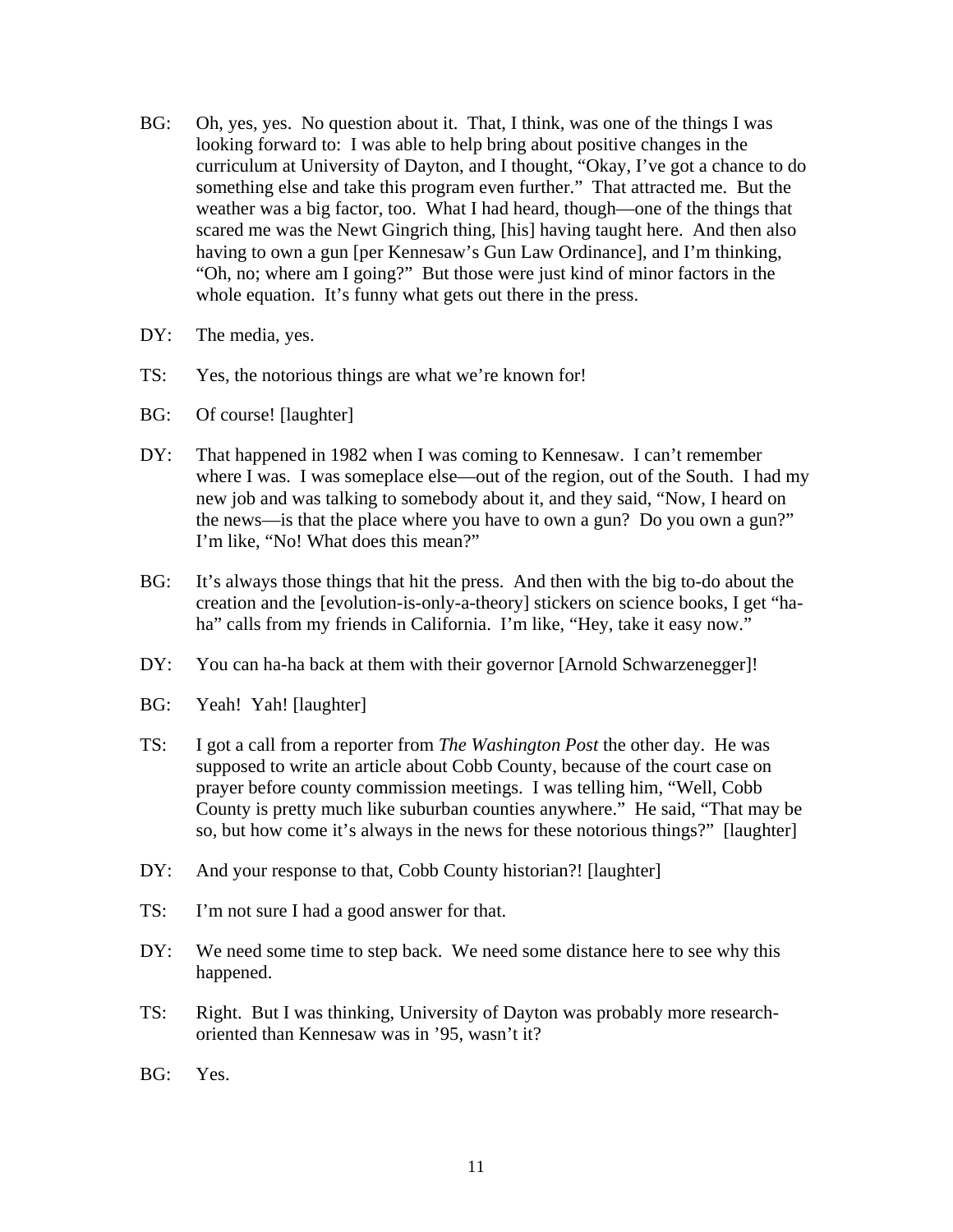- TS: So you're really going from a research-oriented institution to a predominantly teaching institution.
- BG: Correct.
- TS: Did you see that as a positive or as a negative at the time in terms of [the decision to come] to Kennesaw? Obviously, it didn't keep you from coming to Kennesaw. But were you thinking of maybe going to a teaching institution as opposed to a research institution?
- BG: I honestly didn't even put it in that context. I knew I had been productive. I knew I would continue to be productive, and I knew I had lots of people to collaborate with throughout the country—which I've continued to do. So that really didn't bother me. I figured this seems to be a very good fit, and, obviously, we've evolved.
- TS: We have. So could you see that evolution in process when you got here? Did you see that Kennesaw was on the verge of change?
- BG: No. I don't think so. Again, it's kind of funny; people come from different viewpoints on this. The teaching has always been at the forefront for me. I've been told I'm a fairly good writer and researcher and my track record validates that, and so I don't worry about that. But that's not the thing that drives me; that's not the thing that I'm passionate about it. It's really the teaching.
- TS: Right.
- BG: So I figured I was going to be able to do that whether it be Dayton or here. But it does concern me that our classes are getting bigger. I told Betty Siegel this. I said, "I've got some concerns about when you leave here because I think that teaching is going to be given lip service." And I think that, when I mentor younger colleagues now, I don't know about you guys, but when they get into projects and so on, I say, "Drop it. You could be writing a manuscript." And I feel really bad about saying that because they're passionate and excited about it. But I say, "Remember the manuscript, how you write and how you publish. That's the name of the game here; and how you present. You may be excited about doing something here with service, but the way this culture's going, save your energy and put it into [research]." And I've got concerns about the fact that I think we are moving towards the mentality where teaching will not be valued nearly as much.
- DY: Well, I think we're going to have to really show some evidence there. I mean, Betty has had us committed to the Boyer [scholarship] model, which I think is a wonderful model: the scholarship of teaching/scholarship of service and so to parlay teaching into those arenas is one area that I hope is going to help us keep our focus on teaching. What have you seen in terms of the change in the intellectual climate since you've come, Bernie? I mean, the shift into research focus is a little frightening for all of us, I think. Let me connect the shift to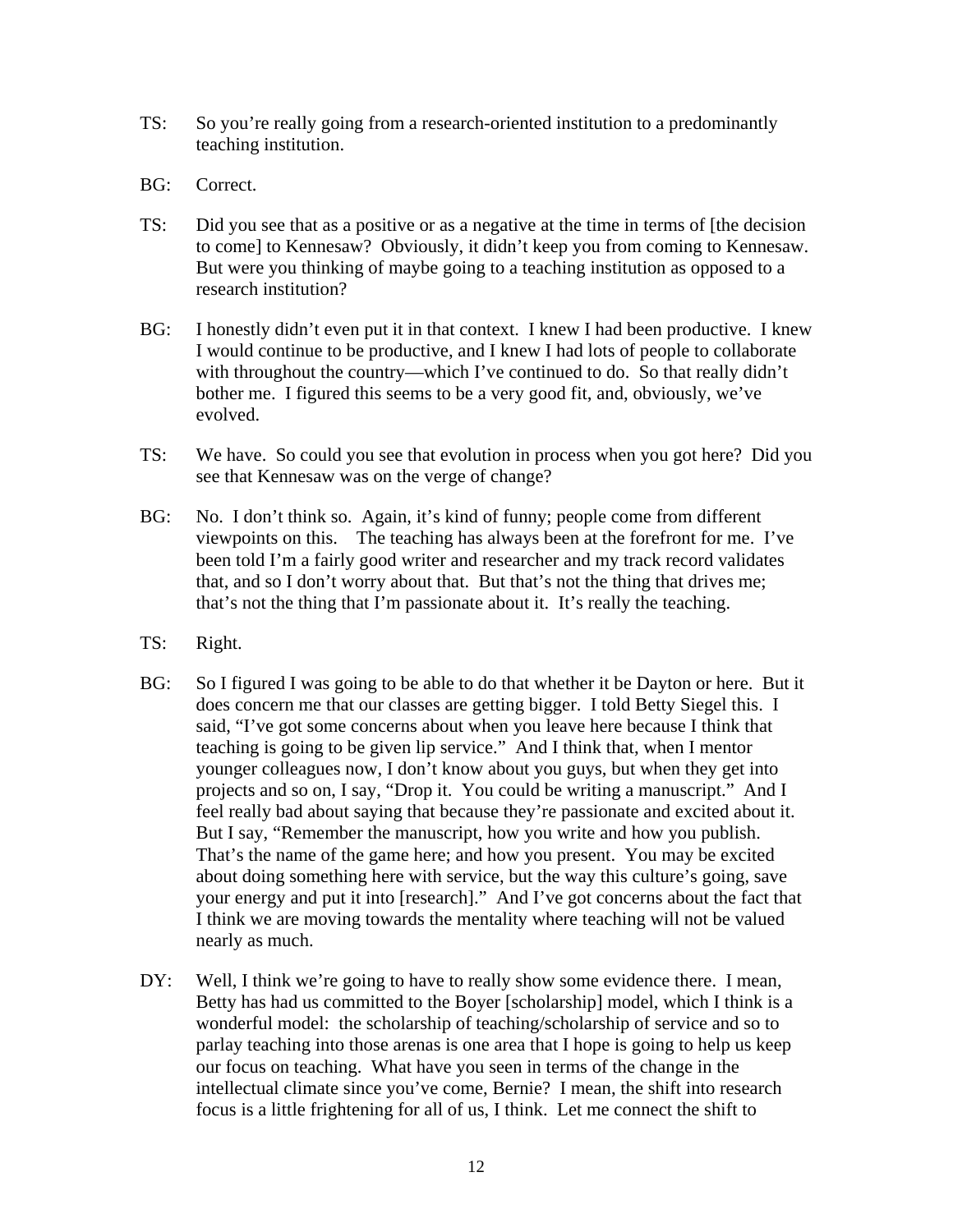research and the intellectual climate of the institution. Is that changing do you think?

- BG: I think I need to get a better understanding of what you mean by intellectual climate—about students, the faculty—faculty-to-faculty interaction, student-tofaculty interaction? Give me a little more idea.
- DY: Well, to me the intellectual climate is what we as faculty live in. I mean, I think it's there. It's created when we walk into the classroom; it's created when we're talking to our colleagues and our peers. I guess, also, it really is sort of multilayered; it's also the entire university and what the university values. So good for you for breaking it down like that. Respond to any and all that you want.
- BG: One of the things I thought was fantastic when I first got here was the Leadership Kennesaw. It was a way to connect the various disciplines, and I still have relationships . . . friendships with people that I met through that experience.
- DY: I do, too.
- BG: Yes.
- TS: For the records, [Leadership Kennesaw is] the program kind of modeled after Leadership Cobb and Leadership Atlanta and all these programs where you learn the big picture about the institution and network with people across campus and so on.
- DY: And within the community, too.
- TS: Yes. Go ahead; I'm sorry.
- BG: No problem. But I think that those kinds of initiatives that were going on were excellent, and I'm not sure why that went away. I know that Lana Wachniak [former director of the Center for Excellence in Teaching & Learning (CETL) that was in charge of the Leadership Kennesaw program] has always said to me she didn't have the release time or the money to continue it. But I thought that was one of the better [programs] because we tend to be pretty insulated; you get into your own discipline. I just had a great experience with the Tour de KSU, the firsttime event. The University Studies ran that. We had fifty-five riders. I think these learning communities are another great area that really is helping to [promote student learning]. And then the global initiatives—those things are positives as far as intellectual environment, but they seem to be more geared toward the students. The faculty-to-faculty interaction, unless you're on committees, the amount of interaction that you have with people from other disciplines is limited. I had one of the more stimulating moments here in this house [the CETL House] when I gave a presentation on applying coaching principals to teaching. Karen Robinson spoke about using theater in presentations, and she has great ideas.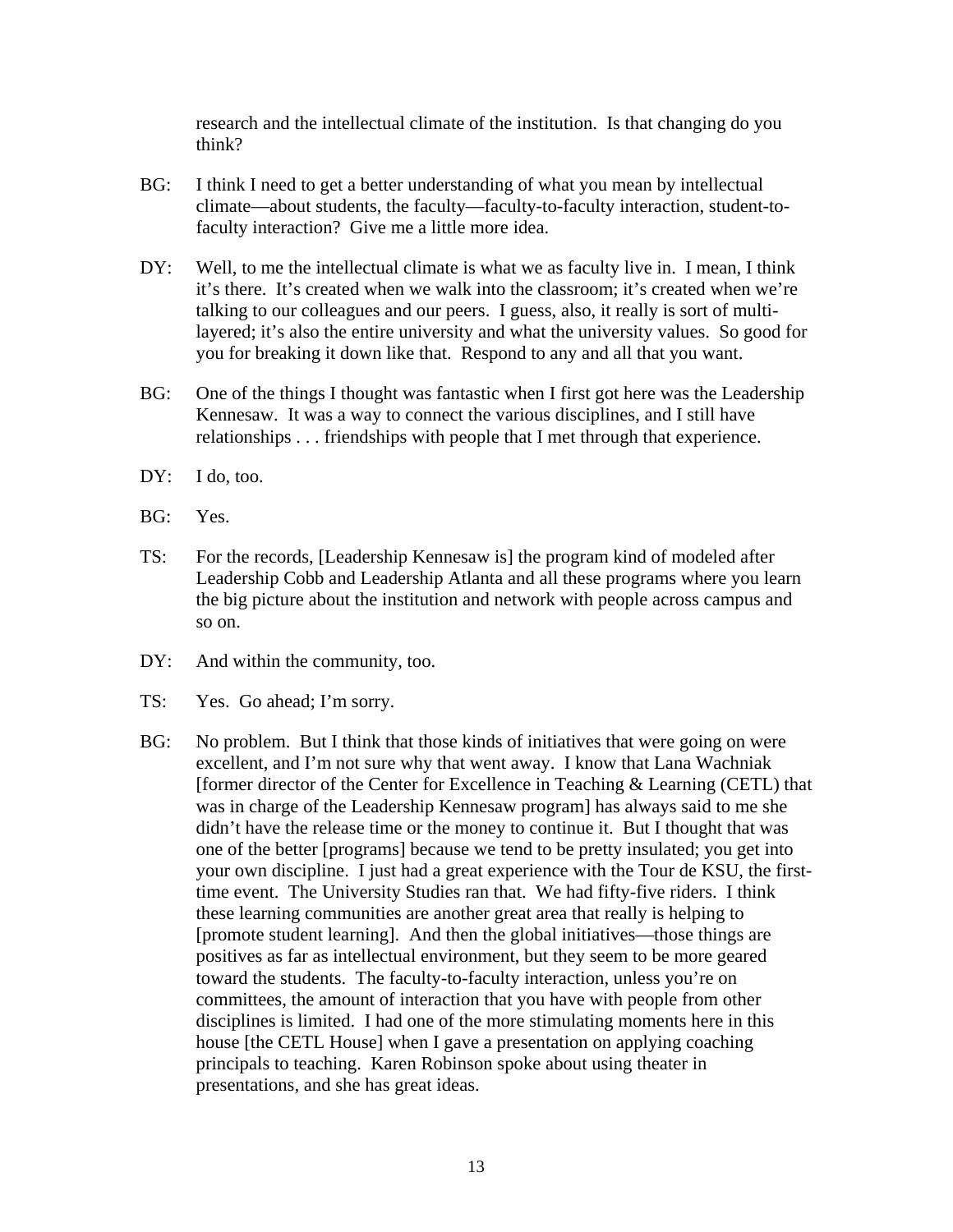- DY: Oh, she is wonderful.
- BG: Really terrific. Who was it from the business school? Goodness.
- DY: It might have been Tom [Thomas A.] Kolenko?
- BG: Yes, Tom; that's it. I really like Tom. I worked with him on some of the Leadership Kennesaw business that we had going on and the Reaching for Teaching Institute. I really enjoyed that. I really think very highly of him and of Mel [Melvin L.] Fein and other people that I met through that program—Lana [Wachniak], Chuck [Charles F.] Aust, and Katherine [N.] Kinnick—these are people that I still interact with. I think there needs to be more of that. It's a shame that that went away because I thought it was one of the better ways to get people out of their own little discipline.
- DY: We try to do it down here at the CETL House, to offer the different programs, sort of a smorgasbord to draw people in. But we're very busy, and if something isn't offered at a time that you can do it—if you can't do a lunch reel-and-rap, or you can't do a book club discussion on Friday morning—then where are you going to make your connections? It should be here at the Center for Excellence in Teaching and Learning.
- BG: Right. And I tell you, you say we're all very busy. You know, one thing that I think is a huge waste of time—and I don't know how you get around it—is the amount of documentation that we need to supply for annual reviews and for the P&T [promotion and tenure] process. I remember one colleague saying to me, "Oh, it was good. I feel like I learned something about myself, blah, blah, blah." And I said, "Whoo, did you find the needle in the haystack!" Because I found nothing redeeming at all about any of these processes. They eat up time that could be used toward further interaction with colleagues, research and bettering yourself as far as teaching. So that stuff tends to eat up the discretionary time.
- DY: Bernie, do you think that the intellectual climate—to refine it even more—do you think it begins in the discipline or in the department and then expands? It sounds like what you value and what has been fun and wonderful to you is interdisciplinary interaction.
- BG: No question. I tend to be pretty eclectic in my thinking. I think my discipline is great, but I want a more holistic [connection]. I would just be bored dealing with people talking about that particular discipline. The things that have gotten me excited are—goodness, what was the speaking series that they had? I can't remember what the nomenclature was. It was a term that they put on the speakers series when we had these really provocative speakers come in.
- TS: [The] Chautauqua [Lecture Series]?
- BG: Chautauqua. To me, that's where the intellectual experience is, and that's where I think we could do a better job. We have a distinguished speaking series which I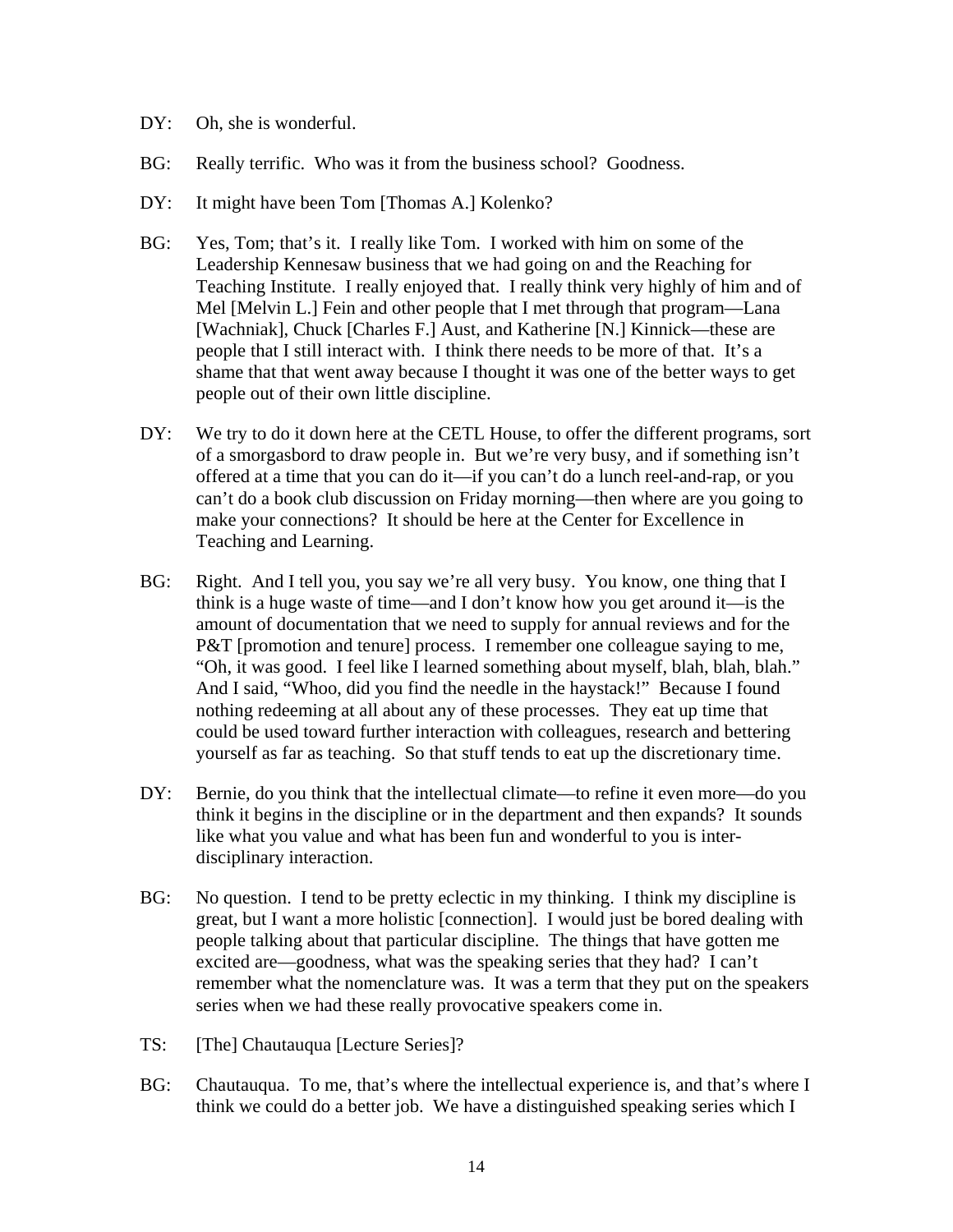initiated called the Grady Palmer Series, and it's an annual speaking event. We rotate between sport management, exercise science and physical education. For the last series, we had a fellow named Allen [L.] Sack, who was a colleague of mine [who teaches] up in the University of New Haven. He wrote a great book. He played for the University of Notre Dame football team, and he wrote on the myth of the student athlete at the college level. I tell you, he had some people pissed from the athletic department.

- TS: What was the myth? That they were students?
- BG: Oh, there are so many myths. Yes. For one, that they're students; that the term "student-athlete . . ." Gosh, I can't remember the fellow who was the commissioner at the time of the NCAA; he came up with that term saying we've got to sell this to the public. Let's come up with something that will put the student back into this whole equation. It is the most exploitative situation ever in Division 1 basketball and football. Essentially, we're making money on the backs of these young men. Those revenues are not shared. Even if you didn't buy into the idea that there should be an economic model where they get rewarded, they should at least be allowed to go out there and seek endorsements, while they have value, and cash in on that value!
- TS: The institutions have the Nike logos and all that so they're making money off of it.
- BG: Of course. This was what [Sack discussed] among other things, such as, when they have catastrophic injuries, they can't get workers comp. It was very provocative. Of course, some athletic department personnel and other people were very unhappy about it. But it was great. To me, that was the university community. We had athletes; we had former athletes; we had people. I mean, we had some very fired intellectual discussion bullet points going back and forth. Of course, [Sack had] done the research, and the history here is very clear. They had what was known as the Southern revolt. You look at the NCAA, its primary tenets, its founding tenets back in 1906—it was born out of Theodore Roosevelt's [criticisms]—you know, all the deaths that were occurring in football. The primary tenets were absolutely, under no circumstances, any inducements of any sort for athletes to come to play for a university.
- TS: To come?
- BG: Right. No grants in aid; no scholarships.
- TS: My goodness. I didn't know that.
- BG: Yes. It was in the 1950s, what they called the Southern revolt. There was so much under-the-table stuff going on, and the Southern schools were saying, "Well, let's allow scholarships. Let's have scholarships." They let it happen, and the rest is history. That's when scholarships came to be.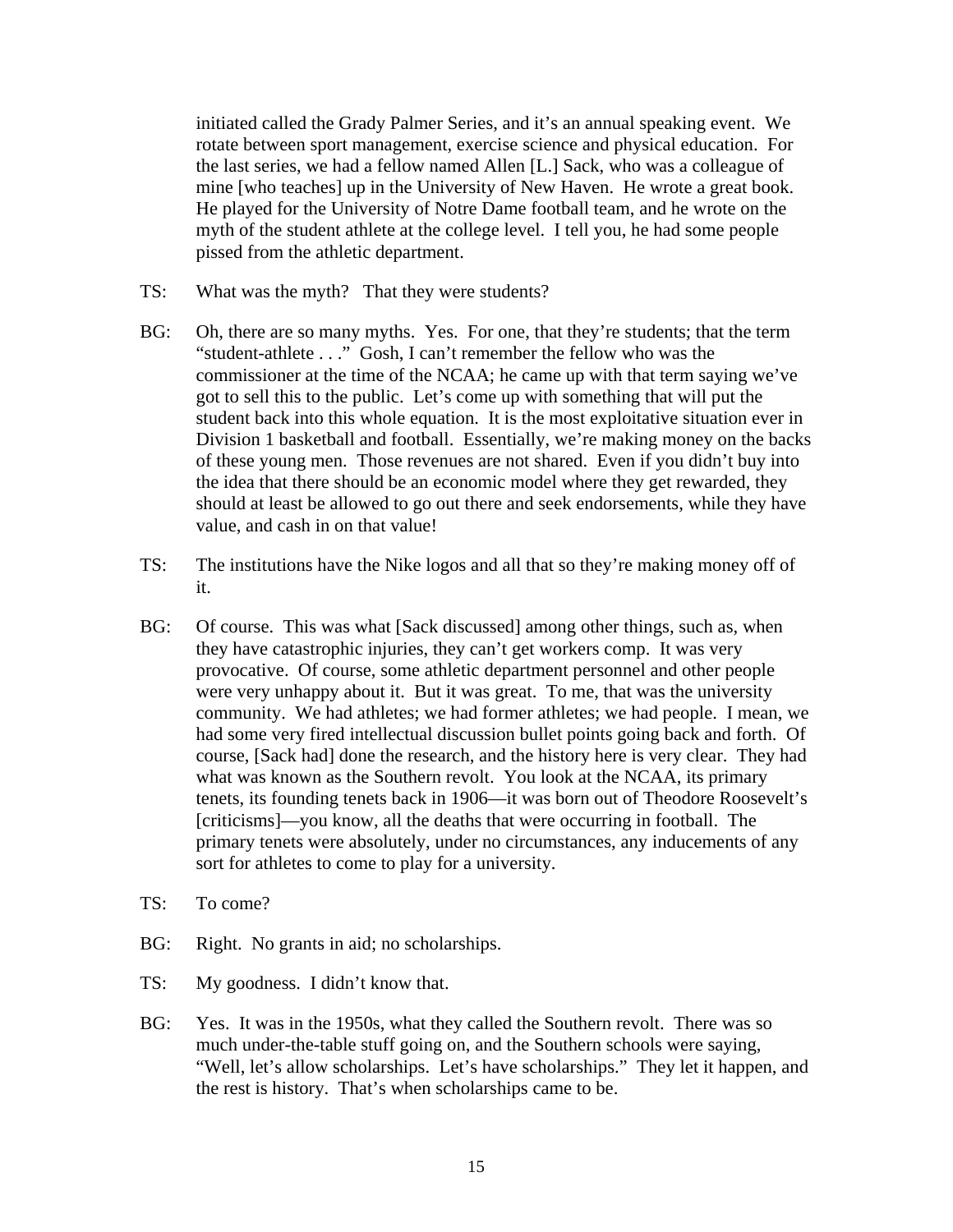$TS:$  In the '50s?

BG: Yes.

- TS: It wasn't before that?
- BG: No, it was not. And then in the 1970s, that's when they took the scholarship and instead of making the contract four years, they made it year by year. The coaches could leave without any penalty, but the players had to commit to an institution for four years. It's very unbalanced.
- TS: I think that's very unfair when the coach leaves that the athletes can't go where they please without having to wait out a year.
- BG: Right. A lot of people buy this NCAA poppycock. What they're doing is protecting the economic interests of the larger schools. So if we had this kind of speaker series [programming] occurring on a consistent basis , I would be happy. That's one of the things that I see missing as far as a soul in this institution. It's a different era, but I can remember the topics of the day in the 1970s were very upfront on the campuses, and there was a lot of political activism. I mean, students were very involved in this dialogue. I don't see that here. I don't see it—very, very little. And I hand it to the kids in terms of community service, but I don't see the issues of the day being discussed nearly enough.
- TS: Publicly.
- BG: No. And I don't know if that's indicative so much of this institution or the era or a combination of both factors, but I would have to guess that there are institutions where it is more prominent. What's your guess on that?
- DY: Your home institutions. You know, USC, I would think.
- TS: I don't know, nowadays.
- DY: Ann Arbor is still very energized by the political climate, I think. When I went to a conference very recently, you can always spot those people.
- BG: There has been some attention with the [Kennesaw State University] Anne Frank exhibit. I think there are attempts. Anyway, I think I answered that intellectual atmosphere question. We have some attempts there.
- TS: So it's not enough just to bring in great speakers all the time. It's what follows the great speakers, maybe, that gets people motivated and leads to discussion and so on, and that's what you're seeing absent?
- BG: Yes. And I'll tell you another thing: You tell me as a historian on this one. One of the greatest challenges I have with the students is to make them see that they have power. I don't know if this emanates from being more of a patriarchal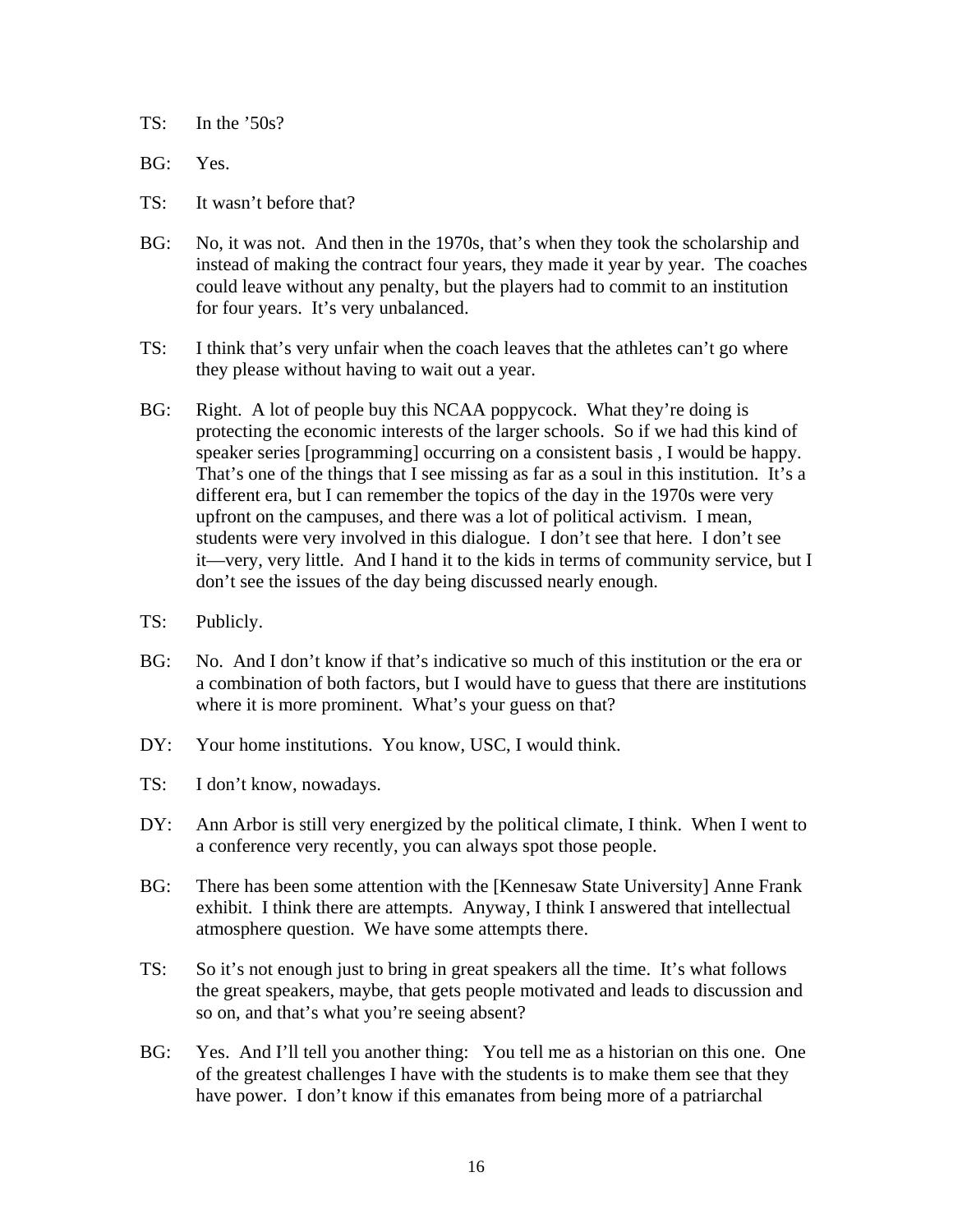society here. I mean, it makes it easy to teach and get up there and say things and not get challenged. But I'm always telling them, "You've got more power on this campus than you think. For example, if you don't like paying the athletic fee, challenge it."

- TS: Paternalism was a theme in our class that came up time and time again. Dede and I teach Georgia History and Georgia Literature together. We didn't intend it that way, but students noted that a lot of what we were talking about was paternalism all the way through the course. So that may be part of southern culture.
- BG: Interesting. But you know what I'm saying? I really want them to challenge and think out of the box and try to realize that if they don't like something, challenge it.
- DY: Yes, there are means by which you can do that.
- BG: No question.
- DY: Any number of means.
- BG: No question.
- DY: The last of which is getting in the street. But you know, you write to your newspaper and you become politically active. While it's not the exclusive agenda in our class, that's exactly the same thing we're doing with our students is getting them to think for themselves.
- BG: Yes; yes.
- DY: That's the underlying principle.
- BG: No question.
- DY: "Think for yourself."
- BG: You're absolutely right.
- DY: I really like your definition of intellectual community—that it begins in the classroom.
- BG: I think it does.
- DY: And [it] expands to Stillwell Theater or wherever we are.
- BG: I think that people might get their feathers ruffled that are in positions of power here, but that's good; that's good. That's part of the intellectual atmosphere, too, if, in fact, the students do organize and challenge certain agendas. But I said, "No, you don't have to accept that!" And I gave them the story of what happened at UC Santa Barbara, where money was redirected from athletics into intramural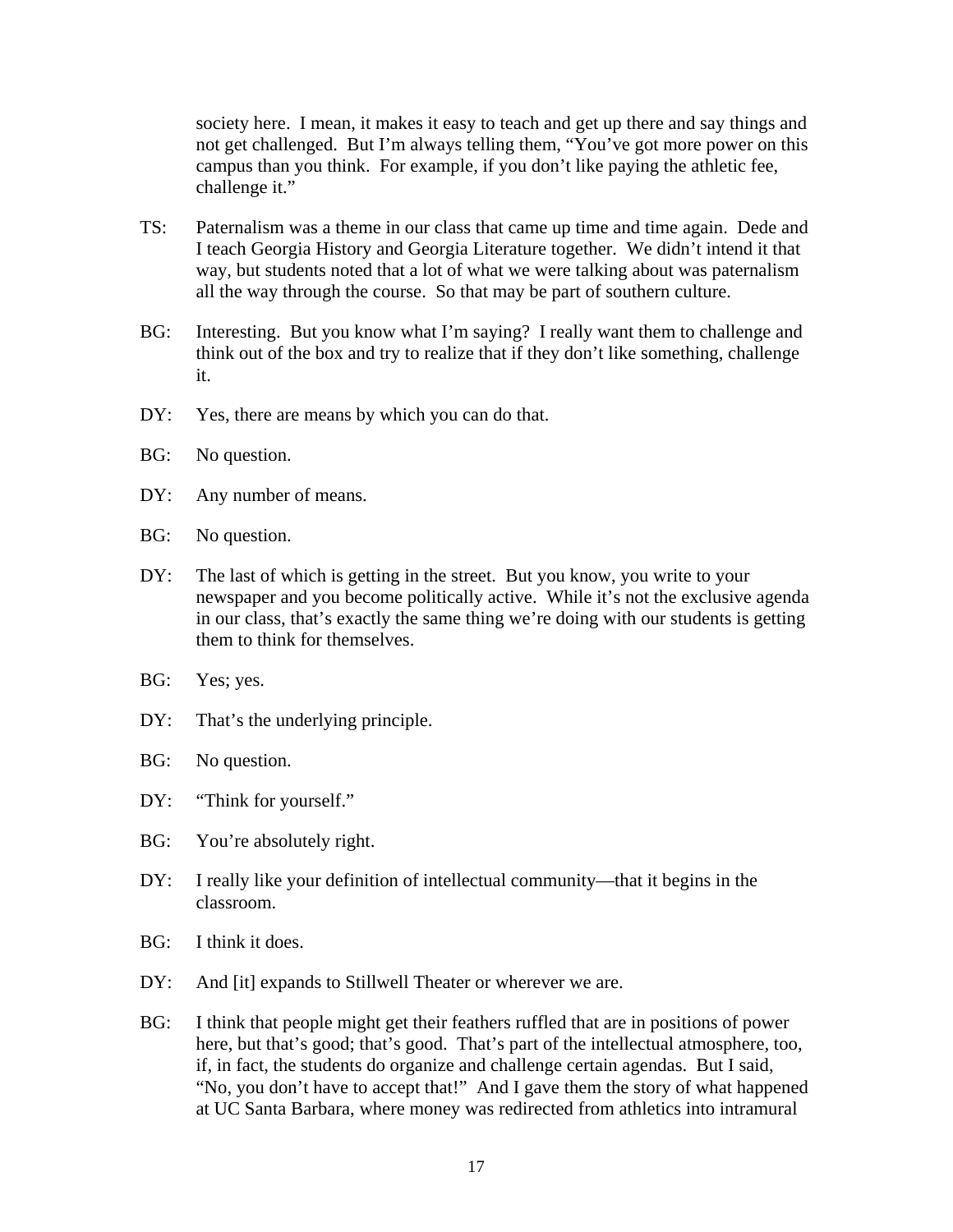sports—the best in the country at that time. They talk about, "Hey, wouldn't it be great if we had football." I love to throw this card out: "But what are you doing for your own health? You'd rather watch people?" They always ask me, "You know, Dr. Goldfine, you don't show up at the games. And they do a lot of marketing there." And I say, "You're absolutely right. I prefer to play rather than watch people play." [laughter] They're kind of stunned by that, but I think that part of that is getting them to think differently.

- TS: You've only been here ten years, but is it getting worse in terms of, I guess, lack of involvement now that we've got the residence halls and the student body is getting younger than it was ten years ago? Has it changed any in ten years, or is it still a constant thing?
- BG: At least in my classes, there are fewer of the returning [nontraditional] students who, I think, enrich the classroom environment. You look at where the legal decisions have come down in admissions to law schools and why they say, "Well, should there be a quota," and so on. Well, I personally buy into the fact that your classroom is going to be as much of a learning environment as how diverse the people are in that class. I really enjoy those [nontraditional] students because they bring a wealth of experience. I know I'm getting, probably on average, some brighter students than what I've had that were the typical undergrad, the eighteen to twenty-two age. So I wouldn't say necessarily that that's diminished; that's gotten better. But I do enjoy having the returning students. I wish there were more of them because I think they do enrich the classroom environment. They bring a lot of reality with them. The eighteen to twenty-two-year-olds look around with their eyes open and say, "Wow."
- TS: Let's talk about teaching a little bit if that's all right. You won the Distinguished Teaching Award in 2002. Why don't we just begin by talking about how you would define a master teacher?
- BG: I don't know if I've ever been asked that question. Let me ask you this: How would you define it? Let me turn it on you so I know where you're going! [chuckle] I've heard it used in the master teacher as a status that, in some states, a public school teacher would achieve and get the bump up in salary. But I'm not sure that's the context we're referring to.
- TS: We've heard a lot of definitions from people, and we've asked everybody that's won the Distinguished Teaching Award about master teaching. One definition is the Bill [G. William IV] Hill definition, which is that a master teacher is the teacher who teaches the teachers or who becomes a role model, if you will. But we've had other definitions, too. Maybe I should ask you if you consider yourself a master teacher?
- BG: Under the Bill Hill model?
- TS: Yes.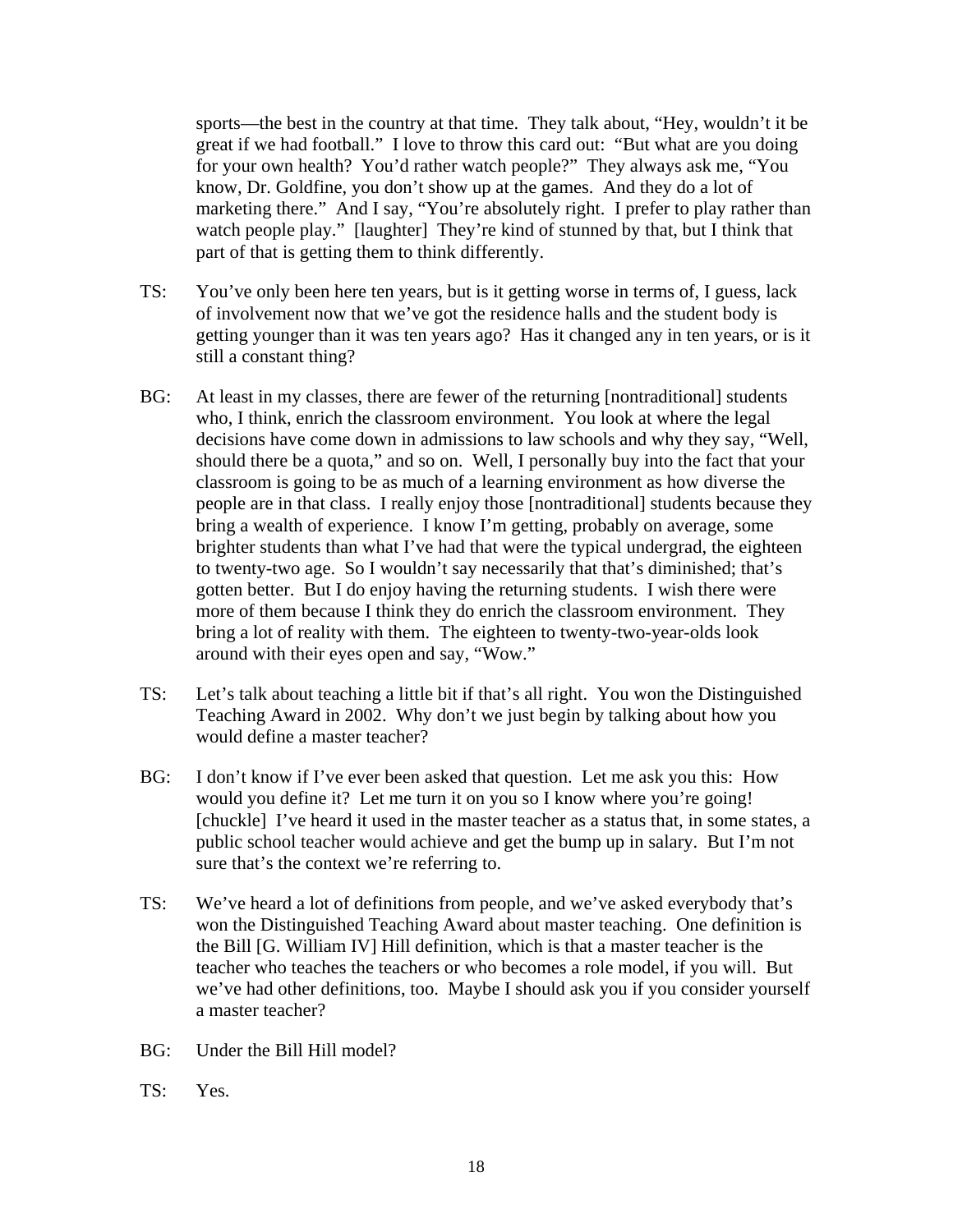- BG: I'd like to consider myself that, but I don't think I'm as actively engaged with mentoring to the degree that somebody would be who is a master teacher. I'm not so sure that there's the time, nor the reward system, for that here.
- DY: Interesting. For mentoring and the kind of time that real mentoring of students takes?
- BG: Right. Again, I keep going back to publications and presentations. That's the message I'm getting; I don't know about you guys.
- TS: Yes.
- DY: Let's look at it this way, if we can, Tom, unless you want to elaborate on the master teacher idea.
- TS: No, go ahead.
- DY: What is your philosophy of teaching? Let's go with that one.
- BG: Oh, that I can certainly address.
- TS: Yes, what makes a good teacher?
- BG: Number one, I think diligent preparation—off the charts. If you want to see who you can learn from, look at the professional coaches and what they do in football and basketball. Granted, they're set up to win on Saturday or Sunday or whenever they play, but the preparation that goes into that, the diligence  $\dots$ Those people I would consider to be the cream of the crop teachers because their livelihood depends on it. And we all know, those of us who have coached know, that teaching is a huge part of it.
- TS: They're held immediately accountable for what they've taught.
- BG: Right. And the John Wooden philosophy, I certainly believe in that. His pyramid of success.
- TS: John Wooden, the UCLA basketball coach.
- BG: Yes, correct. I always tell my students and the people that I coach: "Never mistake activity for achievement." That was one of his favorite quotes.
- DY: That's great.
- BG: That's a fantastic quote because it really brings to life the idea of focus. So I'd say that off the charts, preparation is key to teaching. I've learned an awful lot that I've borrowed from my coaching years that I use in the classroom. Second, I would say it would be to challenge and push. And I would use the analogy here with coaching; you push them way beyond what they think they can achieve. If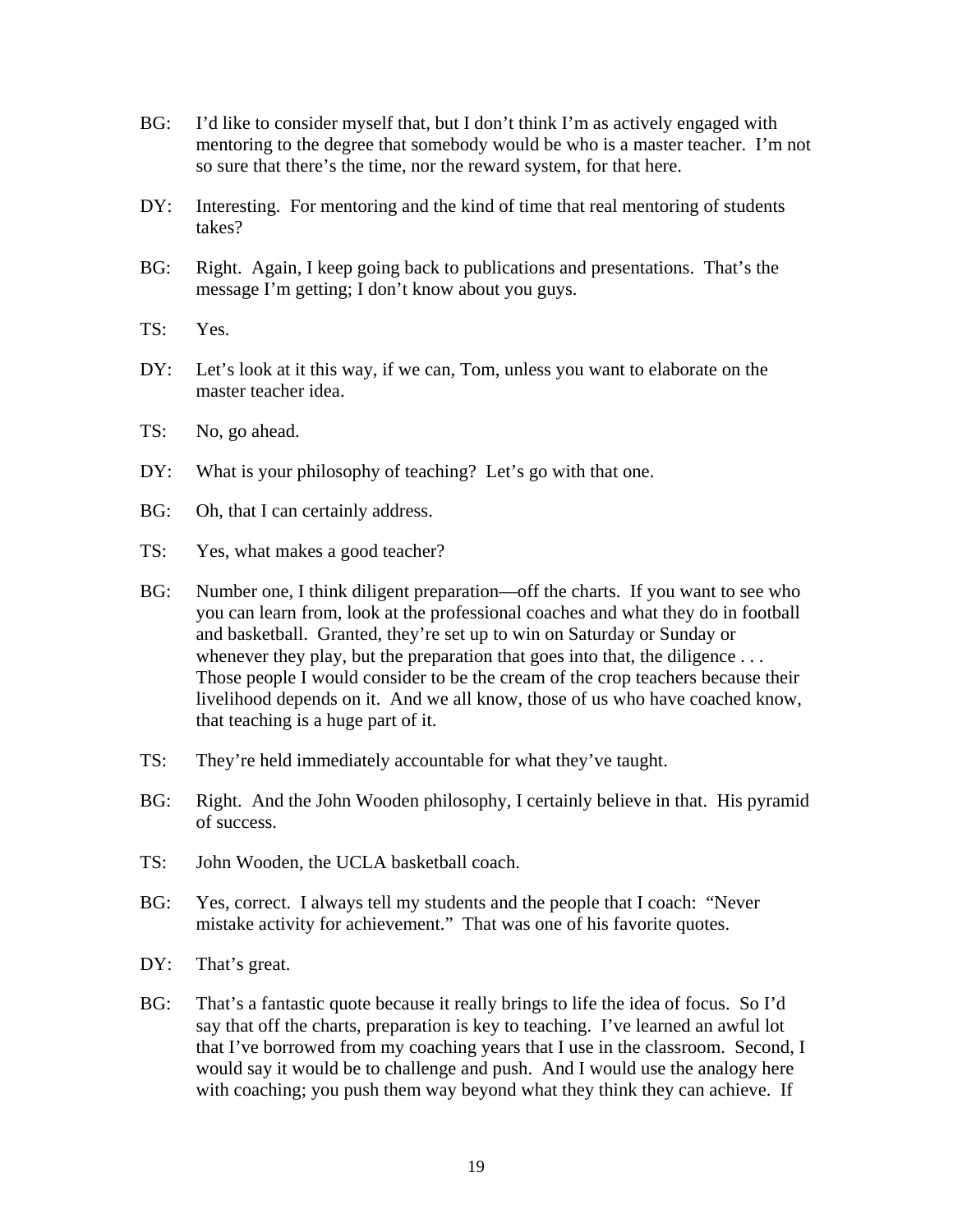you look at my evaluations, I think you'll see they say things like, "I had more work in your class than I had in the other four." I always joke and say, "Well, that makes me worry about the other four." I really think pushing them to extremes. And I *will* editorialize here. This is one thing that really bothered me about our new process here is this idea that somehow or other the students' opinions are less valid. They're trying to invalidate those and say that it's not a measurement of learning. Give me a break. Measurements of learning are important, but what you do, I think, to change the disposition toward learning is if you can get those students to realize that, "My goodness, I can be pushed a lot harder than I thought I could!" That means, with a lot of assignments and a lot of thinking, and my students, when they come into the classroom, they better have prepared. If they don't, they're not going to be able to contribute, and the class is not going to be fun. So I would say, beyond organization is pushing them harder than they've ever been pushed. I do that whether it's a one-hour activity class they have rubrics; they have criteria they have to achieve. I'll get students that say to me, "Dr. Goldfine, I'm just not as coordinated as other people." I say, "Well, you may be right. But I bet you read better than some of the other people here. Do you read well?" "Yeah." "Well, what do those slow readers do with that disadvantage?" We all have our strengths, and [our weaknesses] and we have to work. So I give them a ball and I tell them, "Go home and practice. This is your homework." So even in a one credit hour class, I tell them, if they just want to come out and recreate, go do that in intramurals. You're here to get better and to learn. So I think pushing them—and again, borrowing from my coaching background, I always try to make the practices harder than the real games. I always try to make the experience in class very, very tough because I know they'll come away with a sense of, I guess, fulfillment if they do that. And I don't buy this mentality that's pervasive that if you make it easy and you're friendly, you'll get better evaluations. I don't buy that because I always get good evaluations.

The third thing, I think you have to really develop relationships as much as you can and know [the students] as much as you can one on one. That has become much more difficult in the time that I've been here because of class size. I don't buy it at all that you can accomplish the same thing in a large class that you can in a small one. I know that there are people who say, "Oh, I think we can do it." No way. No way in the world. So I think developing the relationship is important.

- TS: That's all coaching-related though. I mean, a good coach has wonderful relationships with the athletes.
- BG: No question about it. You have to; I told you earlier. I still have very good personal friendships with these students, these kids who are now adults. That, to me, is what it's all about. You have these relationships. I think fourth, you've got to use your humor, if you are blessed with a good sense of humor. I love to just throw funny things out there, you know, just to see if they'll catch them. Then I'll say, "Come on, now; somebody tell me something. Let's get this class going off to a good start." So humor, I always like to interject that. I think that's important.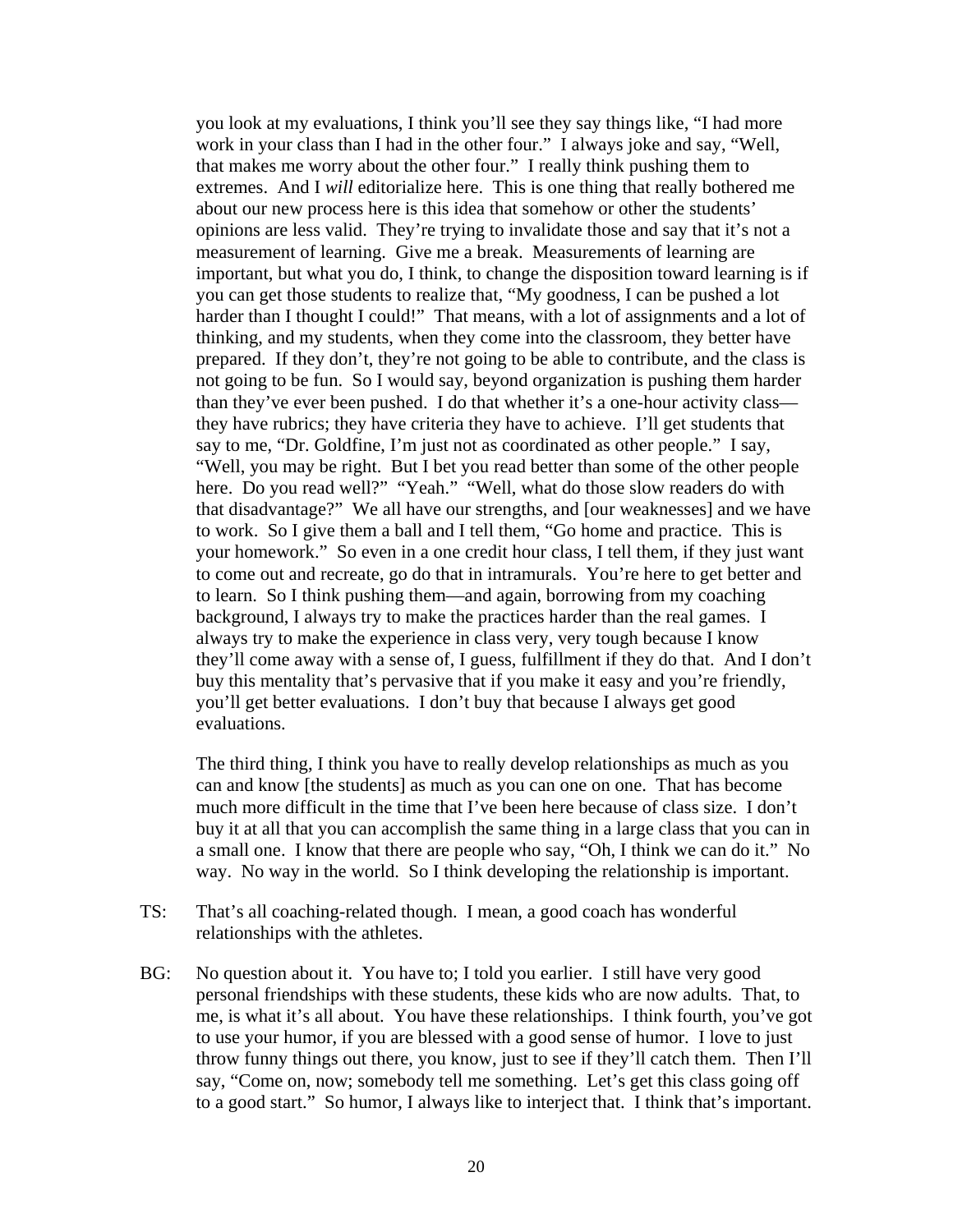I guess a fifth component would be—they're colleagues—to challenge me. I have my fair share of lectures as far as methodology. They are really lectures with discussion. But as far as projects, with the events that I run in my event management class, it's great to see the skill set. There's oftentimes conflict between people: "We didn't want to do that. That was your responsibility." "No." You get that, and the toughest thing, I tell my students, is trying to find where I can step back and when I have to really interject. And a lot of times they get frustrated. "Dr. Goldfine, would you please step in and do something here?" "No. That's not my role here. You guys have to come to some resolution on this, yourselves." That's a tough scenario. . Sometimes I think I'm good at it and I do well, and other times I don't. That's where a parallel with coaching breaks down because in coaching you can't do that. You've got to have everybody on the same page. You can't have everybody philosophizing about what play they're going to run. So that's a completely different skill set than what you see in coaching.

I'm sure you've seen if you have a role play or a simulation or an event or a project . . . man, it's an unbelievable thing, and you can draw it back to the material. Let me give you an example: In the event management class I had a few years ago—it was a 501c3 not-for-profit event—the students came in with more money than they thought. They came in with about \$9,000 or \$10,000, and they said, "Dr. Goldfine, we've been thinking. We're seniors; we're graduating. We should give a few bucks here to the charity, but we think we need to divide these proceeds among the class!" It was great; it was great! I said, "You do? I think we need to talk about that in the next class." Of course, we related it back to material they had about schools of ethical thought. I also read them the Internal Revenue Service code and then I asked them, "Do you really think the sponsors would have been there if you had said, 'I need this for my—we're all going to Cancun together?'" So that was one of those teachable moments, if you will. You get those every now and then. So I hope I answered. Those are pretty much five components that I think are essential. There may be others.

- TS: I think that's great. You said class sizes have changed. How big are the classes, and how many do you teach in a normal semester?
- BG: I've taught in the 1000 classes—the HPS 1000. I don't teach them much any more, but I used to teach them in the summers. You know, they got up to seventy-five, a hundred. Obviously, I didn't get to know those people as well as the ones that I had in a class of twenty-five. But my majors classes—the upper division majors classes—they've gone from fifteen or twenty to forty. I think it makes it a lot more difficult if we are getting to that size. I know of schools that do get up to the forty, to the hundred, to the two hundred level. They've got graduate assistants to help with the grading and so on. But that's one of the problems, too. There is a temptation to, when you get a class of that size, to . . .
- DY: Not give as much written work.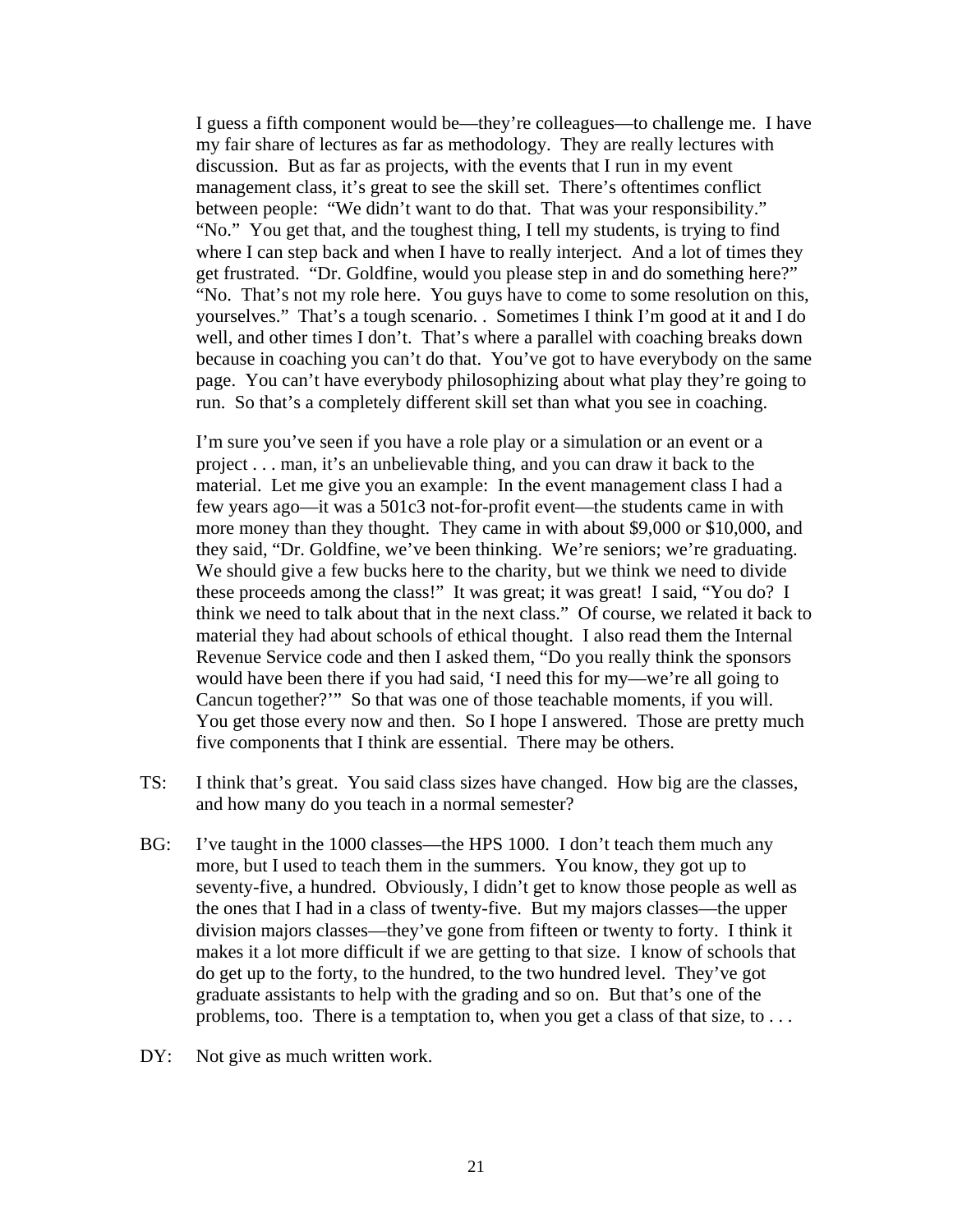- BG: Yes, not give as many term papers, not do as many heavy projects that hit at the upper levels of Bloom's Taxonomy, and that's a shame because you know it's going to come back on you to have to do it. So I think that that's something we're going to need to think about in our evolution as this institution gets larger—is are we going to have assistants to help us out where research productivity is expected to be higher? If you want to keep class sizes [down], good luck. They're going where they are going without help [for the faculty].
- DY: Do you think the problem is the fact that we need more faculty? Do we need more faculty lines? Is that a problem in your area, do you think. I mean, as you accrue majors and go, "Hurray; hurray," then . . .
- BG: Yes. I tell you, to keep the classes smaller—absolutely, that would be a solution. Another solution would be graduate assistants that help with the grading and so on that you have.
- DY: To do that you have to have graduate programs.
- BG: Yes, and that's a problem, because at this point we do not. We've got the concept paper down there [at the Board of Regents], and I think we'll be moving in that direction, but you're right: If you don't have graduate programs—and I know you guys have done a good job in English in maintaining, what is it, twenty-five for your [composition classes]?
- DY: But it's a fight almost every day, Bernie. It's a fight almost every day to keep those writing classes—those composition classes—down to twenty-five. We pay for it in our upper-level classes, too, even though those composition classes serve the entire institution. Our upper-lever classes can go as high as thirty-five, and with the film classes, even fifty. So it's taken out of somebody's hide along the way to balance out.
- BG: I understand in a more macro sense, but I think that's fabulous what you do with the writing. I challenged our people—I did some research on attitudinal changes and behavioral changes—we had some very, very solid research where we collaborated with some people in Brazil. I'll tell you right now. We saw a huge difference between the classes of twenty-five for health-related fitness and those that have seventy-five to one hundred. It didn't seem to impact the administration's decisions to continue to hold a larger class size. And I always used the comparison. I said, "Look, is teaching providing behavioral strategies for one's health? Is that any less important than writing skills?" Well, apparently, I wasn't very persuasive.
- DY: It's kind of a firm grip on the obvious, isn't it? How are you going to feel like thinking and writing if your physical body isn't feeling good?
- BG: Thank you. Absolutely right. And yet, like I say, I wasn't very persuasive with that argument, apparently.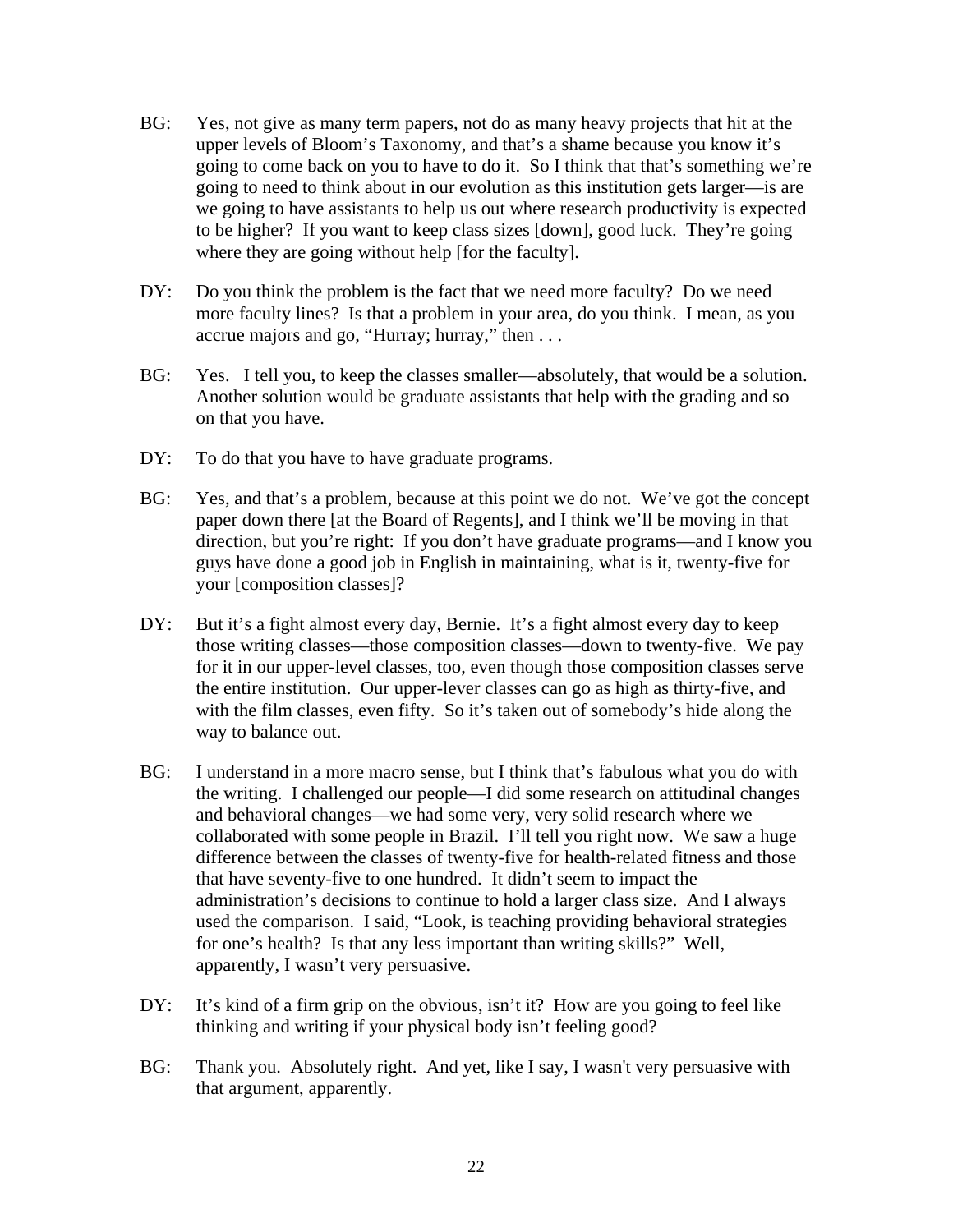- TS: But it sounds like what you're saying is that your programs have grown by leaps and bounds, but the faculty hasn't grown to keep up with the growth and enrollment.
- BG: Yes. I guess that's right. If you're maintaining course loads to where we are right now, at the model we have now, yes, you need more faculty certainly to teach. No question.
- DY: What is the normal course load in your area?
- BG: Well, this is an interesting question. I heard somebody say now that we're looking at three hours of advisement out of a teaching load of twelve. It was going to be twelve-twelve, right, for undergrad? But my understanding now is that three of those hours are advising hours, so I think that we're moving more towards a nine-nine.
- TS: Nine hours.
- DY: A three-three course load every semester?
- BG: Three-three. I deal with so many interns that it's a little bit different. For "X" amount of interns I get so much course credit, and even that formula is getting blown out because I'm getting overwhelmed. How about with your disciplines?
- TS: I've been doing two-two for the last several years. I was three-three before that, but I've got some released time for different projects, including what we're working on now and the oral history project in general.
- BG: Very good.
- DY: History has generally been better off than English. About five years ago English got hit hard when enrollment went up. We were doing a four-four, most people, and now it's supposed to be a four-three.
- TS: Right, that's typical in the history department.
- DY: Four-three is typical in history. You know, I guess we're talking about teaching load as opposed to overall workload.
- BG: Exactly. And I guess they're redefining that now. Like I said, it's pretty recent, but now they're saying advisement [counts as part of the workload]. I can't keep up with all of it.
- TS: Well, how has this impacted your scholarship, would you say, the heavier teaching loads? Are you doing less?
- BG: I wouldn't say so, no.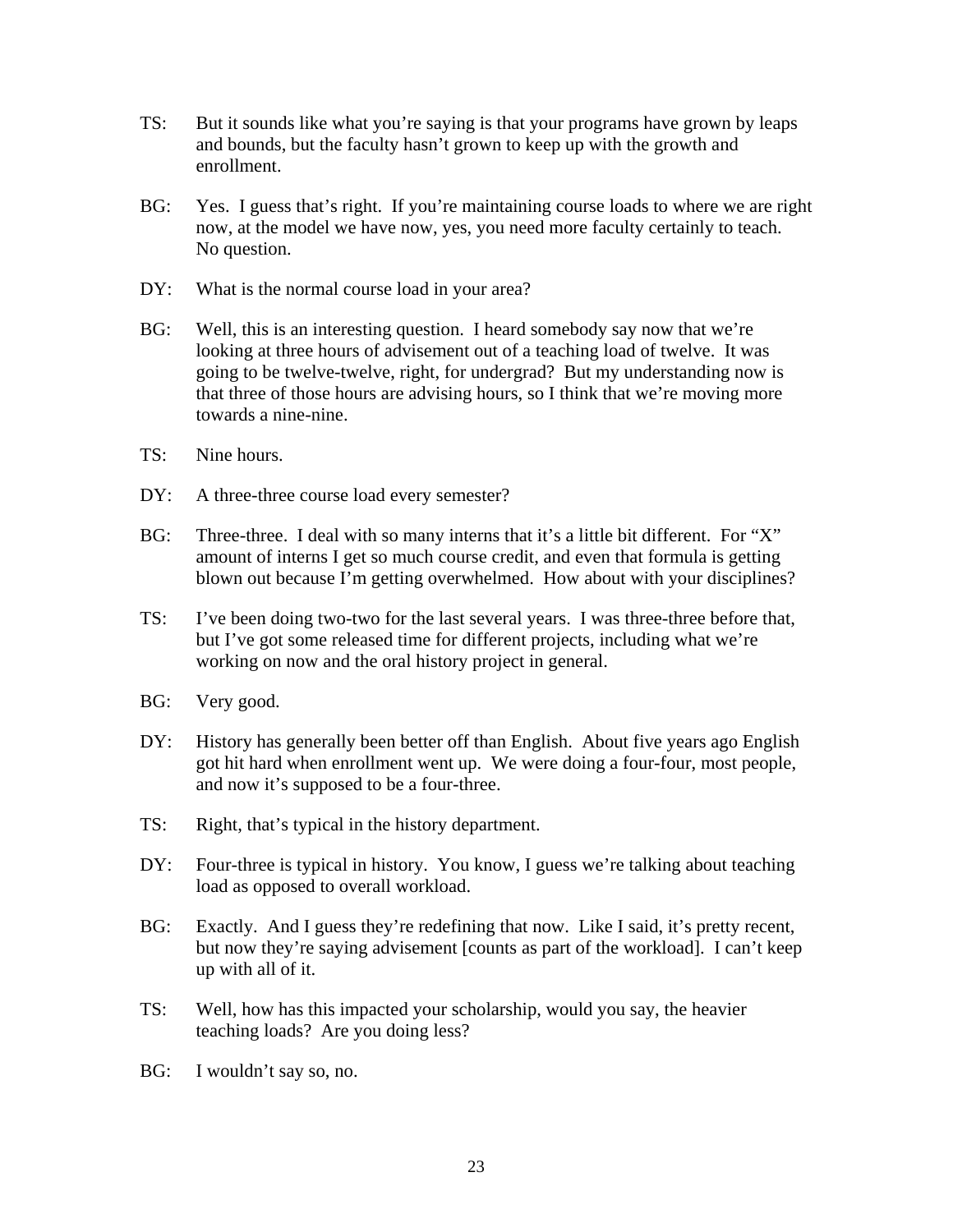- TS: No. You've been able to keep up the productivity?
- BG: Yes, I have.
- TS: Could you talk a little bit about your scholarship, what you've been writing about and presenting about?
- BG: Sure. I would say the one word that defines it is *eclectic*. I've written in a lot of different areas. Health-related fitness I find fascinating, and how do we move people along continuing toward health-related fitness? I've also written in the area of facilities. I've written in the areas of pedagogy [of] coaching [for] some of the distinguished coaching journals—*American Volleyball Coaches Association Journal*. I do some consulting in facilities, and we have a book that we sell to architects and to athletic directors. I think it's the best book out there as far as facility design and development and facility planning, and so I'm on that. I've also written in the area of event management. I've written introductory textbook material for sport management, and I've also written in the area of sport management administration. For example, how supported [do] female and male coaches feel in Division 1 environments by their athletic directors? I've written in the area of transportation and risk management in sport management and done some research with that. The other thing, if I can get an internal grant—and I'm zero for four here, so I'm hoping we can get one now—if I can get several thousand dollars, I can do a nationwide study—and to me it's one of the more fascinating things I'm involved with right now—we did a study of the South and *Santa Fe v. Doe*. You know, the Supreme Court came out in [2000] and said we can't have coaches or athletic directors or anybody in public institutions leading prayer before games. What we found, the upshot of this research—we went to five states—Texas, Mississippi, Alabama, Florida and Georgia—that about 90 percent of the people are thumbing their noses at the Supreme Court.
- TS: Ninety percent?
- BG: Yes. They're thumbing their noses at the Supreme Court here in the South. And we want to take this nationally.
- DY: Yes, as to have a comparison. Sure, we're in the Bible Belt.
- BG: Yes. So we need the funding to do that, but that's something that I've published a couple of articles on and it's quite fascinating. Boy, you get people's emotions up. "They're taking God out of athletics." And you say, "Look, I'm a very religious person but there's a time and a place." And this is what the Supreme Court has said. . .
- TS: The Supreme Court said the coaches couldn't lead the prayer but said the athletes can themselves?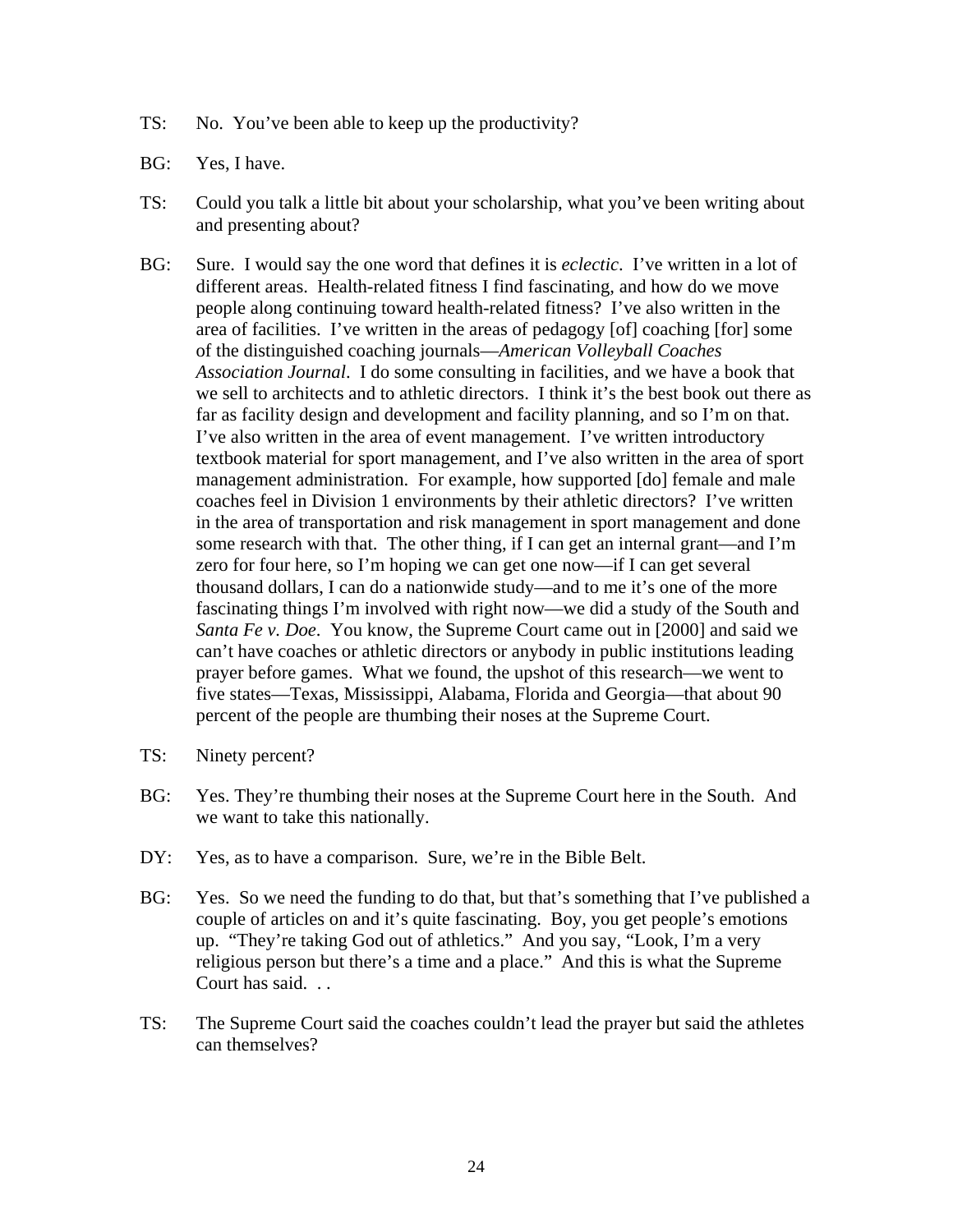- BG: Athletes can do this by themselves spontaneously. But, no, you can't have a school representative leading it. So to me this is fascinating. I love combining my political science and my sports background in law.
- TS: I'm thinking how much we've changed—or haven't changed. I was on the track team at the University of Tennessee, and when we were on a road trip, our coach would take us to church together. [laughter]
- BG: And you, unfortunately, didn't have anybody who was Buddhist or ...
- TS: No, I guess we didn't.
- BG: There's a lot of diversity now.
- TS: We went to a lot of Baptist churches, I guess. [laughter]
- BG: It is that battle between the establishment clause and the free exercise of religion.
- TS: Oh, yes. It's amazing we didn't ever think twice about it then.
- BG: Right. But this is the culture here. And the thing that was interesting is that a lot of people knew *Santa Fe v. Doe*, yet they were not following the tenets of what the Supreme Court had laid out there. I think this could actually be something that could not only get into the educational journals but also into the popular media, like *USA Today*. So I'm excited about that project. I'm just hoping we get some money somewhere! It's so hard to get money in our field. I'm sure probably it's the same with you guys. It's not like going to the sciences.
- TS: This may be a question about the culture on our campus. With your knowledge about facilities, did anybody consult you when they built the Convocation Center?
- BG: Yes. And the upper two gyms—they were built right. Those were my areas. Now, I can tell you that I sat in meetings with decision-makers and told them, "This is not a good idea to build a portable floor here on the arena." And it's looking more and more as if that's an \$80,000 or \$100,000 mistake. Eventually, they may go with a permanent floor. The amount of time and labor that goes into set up and take down! I remember telling Charlie Ash at the time—he was saying, "Why are you doing this?" I said, "Charles, that's not our instructional area. That's athletics. Let them figure it out." And the other thing I tried to advise—but they didn't have the money. You know how this was? They saw Columbus State, and they said, "Let's have that," without really analyzing what was wrong with Columbus State. Do you remember Ernie [Ernest A.] White [associate professor of Health, Physical Education, and Sport Science]? He was a colleague of mine. He and I went down to Columbus State and realized if they had just gone about ten or fifteen feet wider on those upper deck courts, they could have been full-court basketball courts. You could have hosted tournaments; a lot of things could have been done. You could have had basketball teams practice, but they're not up to regulation size. So, I don't know if I was consulted,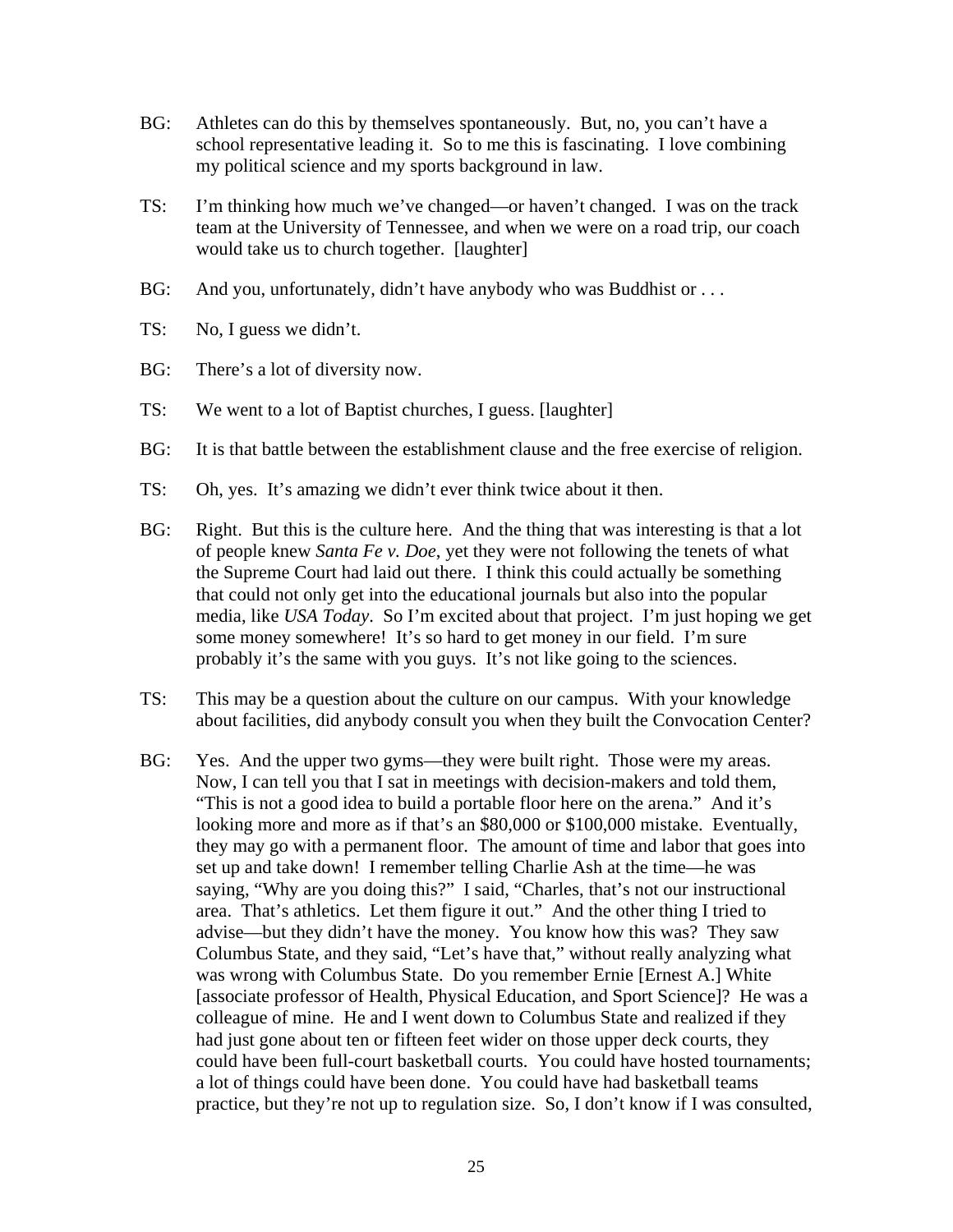but I elbowed my way in. At least in our areas, I got the best flooring I could; I made sure of that. We didn't copy Columbus State. They got polyvinyl chloride—this pour in place product that wasn't very good, and we got the best wood flooring that money could buy. So I had some influence there by being obnoxious and elbowing my way in.

- TS: Well, it's beautiful in there. But I've gone to a couple of basketball games, and there's absolutely no leg room in those seats. Those rows are much too close together. I mean, if you're five feet five, it's a perfect fit. For me, if I'm not on an aisle seat, there's no place for my legs to go.
- BG: And I wasn't involved with any of that, frankly, but that's an interesting point. But, I was down at Georgia State visiting an intern—and I don't know if you've been in their arena . . .
- TS: No. I saw [a Georgia State basketball game] on television last night.
- BG: At least we're a little bit better off than they are down there. It's old, old, old.
- TS: Oh, that's right. I have seen that.
- BG: It's pretty much antiquated. But there are a lot of things that could have been done better with this Convocation Center, no question about it.
- TS: Okay.
- BG: But it's certainly better than where we came from.
- TS: Oh, absolutely. It's a great place for graduation.
- BG: I enjoy not having to drive downtown. How about you?
- TS: Absolutely.
- BG: So, yes, I was sort of involved in the front end with some preliminary needs assessment, but not to the degree that I would have liked to have been.
- TS: Dede, did you have other questions?
- DY: I don't think I do. This has been very, very interesting.
- BG: I hope I've made it interesting.
- DY: You have made yourself very clear, and I've been very interested in everything you've had to say.
- TS: I very much like your philosophy of teaching and your relationship to coaching. I've always had a great admiration for coaches. They really are tested on a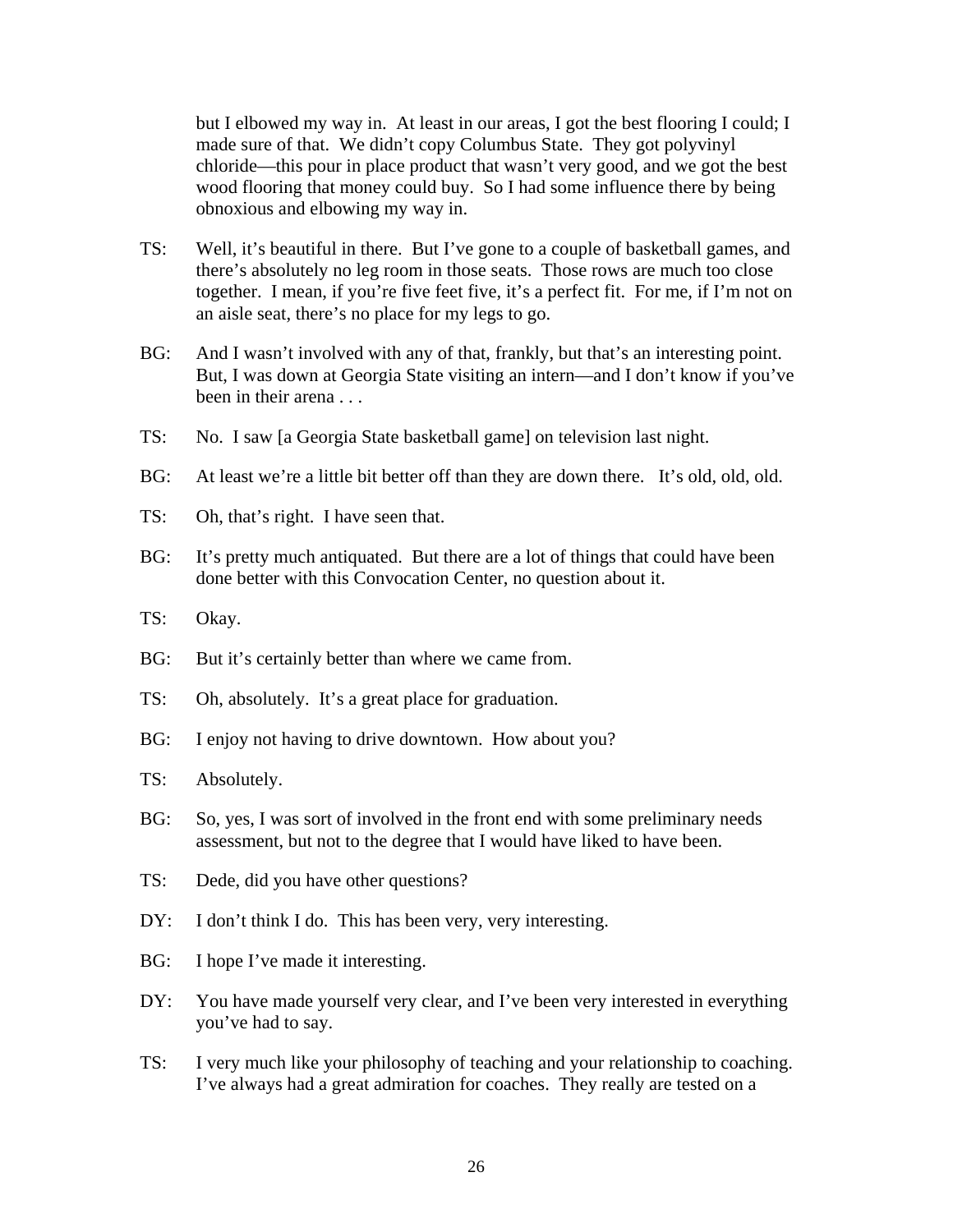regular basis, and certainly my track coach back in my college days had a big influence on me.

- BG: There's no question. If I can give you a pet peeve here, just to round it out, I really am a firm believer—and I probably would get fired if I were in charge of hiring and firing—I'd get a lawsuit thrown at me—but I think when it comes to the area of physical education and activities, get people that walk the walk, you know. It's like my wife says, she never trusts an aerobics instructor who is carrying more weight than she is! We have a chance to do great role modeling there. In the activity classes and the physical education classes that I have taught, especially volleyball, I think it is absolutely essential that we as role models keep ourselves fit and know the skills and know how to teach them. I think you lose credibility pretty quickly if you don't. So, for whatever that's worth, in my ideal world, if I were in charge of hiring, like I was at one time, I would get people that walk the walk.
- TS: It looks like you've kept fit.
- BG: Well, my wife, when she married me, she knew she married a volleyball addict. I'm at it about four to five days a week, and then I work out about six days a week. It's the only way I can play with twenty- and thirty-year-olds. Call it my mid-life crisis but . . . I enjoy it! [laughter]
- TS: Is Kennesaw going to add volleyball?
- BG: Yes they are.
- TS: For both men and women?
- BG: No, no, just women. We're dealing with Title IX here. This is driving an awful lot. That's why [women's] soccer was chosen first—it provides for more scholarships. There's no doubt in my mind, because of the number of scholarships they could get to equal out the men's sports. I don't think you are going to see a one-for-one in most places. Men's volleyball, it's only played in certain pockets of the country—the Midwest and in California.
- TS: But women's volleyball is big everywhere in the South, isn't it?
- BG: Yes, this used to be a recruiting wasteland. We never came down here. But now I've been involved in some of the juniors programs, and I would come down now if I were [still at the University of Dayton and] recruiting, but not before. But women's [volleyball], you see it in so many of the high schools and colleges throughout the country now.
- TS: Well, they're putting some women's volleyball matches on television now. I've seen some of the SEC [Southeastern conference] matches for instance.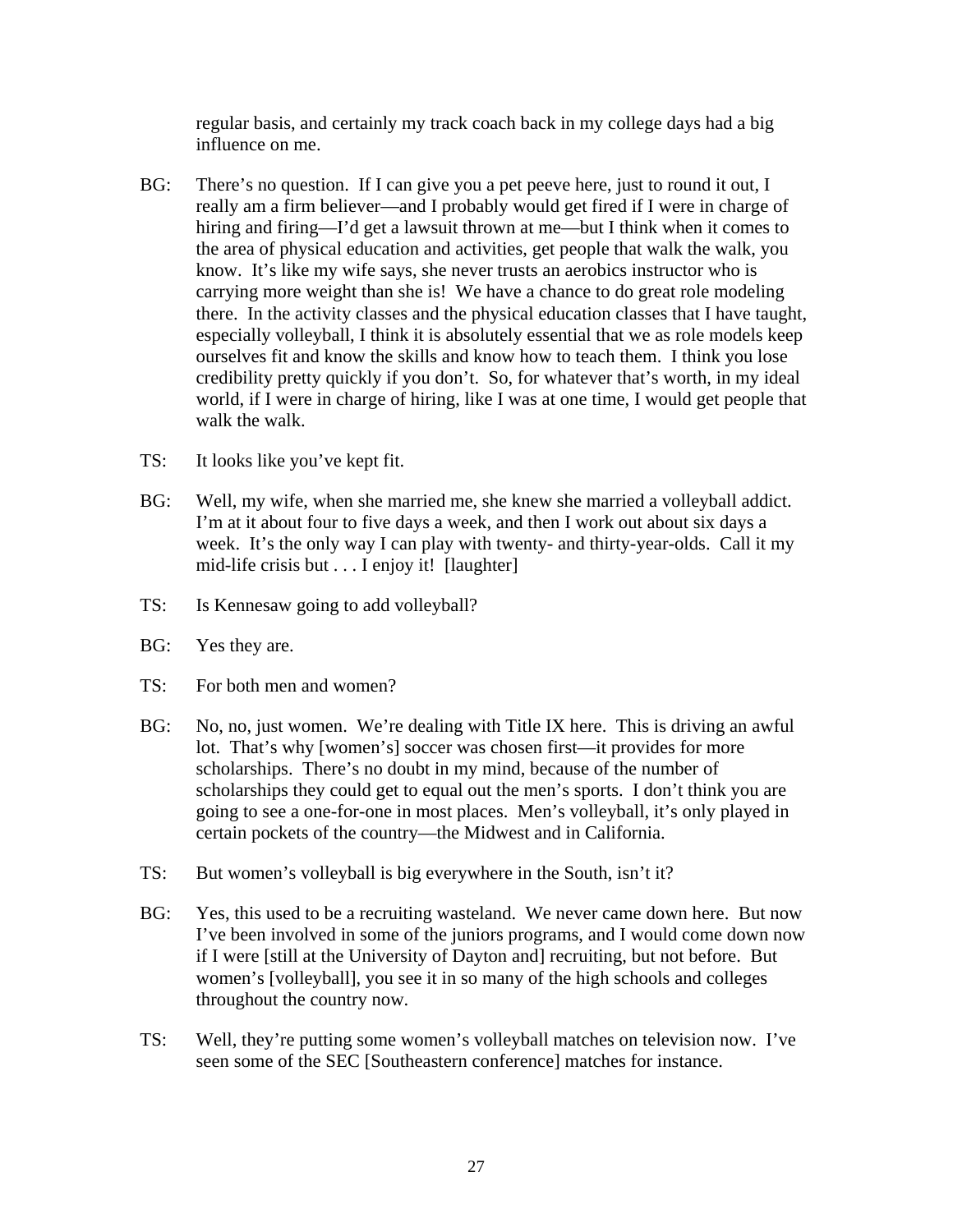- BG: Yes, they've got quite a bit of volleyball on compared to what it used to be. It'll be interesting to see how we do here. Somebody asked me if I wanted to apply, and I don't have the time now. I enjoy playing, but coaching . . . When I was single, it was different. But now with these little kids—I never want to be the Gary Williams—do you know who he is? The basketball coach at Maryland. I read an article that he had in *Sports Illustrated*. He was saying that he was really enjoying his grandkids, and the reporter had asked, "Why is that?" And he said, "Because I was never around when I raised my own kids and never got to know them. So it's great; I have a second chance here." So I'm thinking, "Oh, my goodness, there's nothing more important than your family and your kids and the time that you spend with them."
- TS: Earlier, you said that you did research on the difference in support of male and female coaches from athletic departments. What did you find out?
- BG: Essentially, women don't feel as supported.
- TS: That's what we suspect isn't it?
- DY: That's a big surprise!
- BG: Yes, duh. We had a scale that we developed in terms of how support was well defined and women did not feel nearly as supported as men did in various aspects of the administration. So, yes, it's not surprising. And, you know, there is one of only a few female athletics directors in the country that has a name like yours. I'm trying to remember. It is [something like] Dede Yow, isn't it?
- DY: There is a [Kay] Yow at North Carolina [State University].
- TS: She's the basketball coach, isn't she?
- DY: She is the basketball coach. Is that right?
- BG: I think that [Deborah A.] Yow is the athletics director [at the University of Maryland]. And there are only three [women athletics directors in the country]. My point is that it's been a male-dominated profession.
- DY: It's been a white male-dominated profession.
- TS: I had a student who did a paper recently, and she went out and asked [KSU] students whether they supported the women's basketball program as opposed to the men's basketball program, and she got all these people that were saying, "No, we'd never go to a women's basketball game. They're all lesbians, and we don't want to see them play." She was getting this from women on campus, the female students.
- DY: Where was she going—to the sorority house?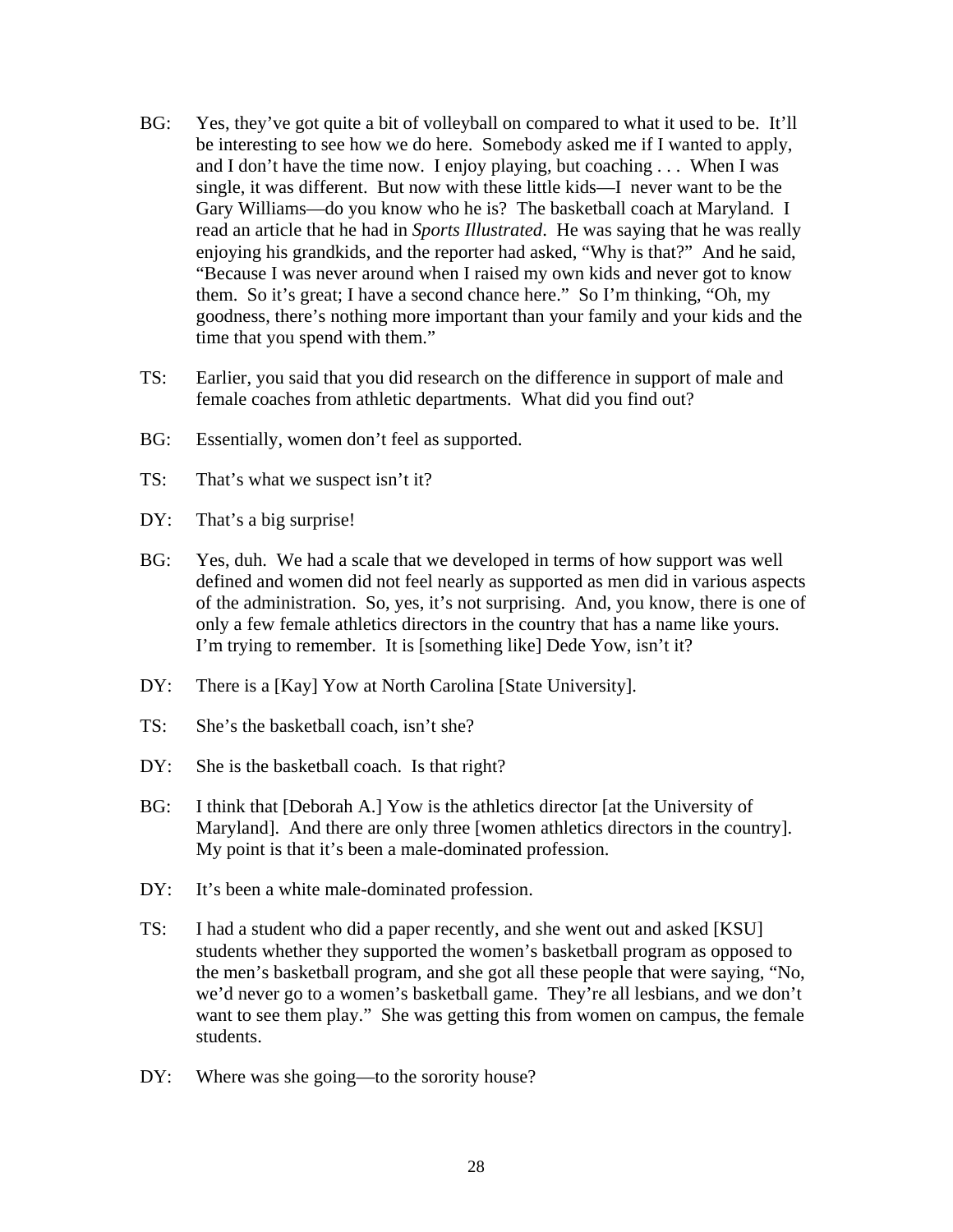- TS: I don't know. But the athletes don't necessarily feel supported either.
- BG: No, that's very true. Let me ask you guy something; I'm just curious. This English Across the Curriculum . . . I know I'm not spending as much time in terms of writing structure when I give feedback on papers, but I still marvel at, gosh, how poorly a lot of the kids write. Does that stun you, too? It's interesting. I don't know. I get some good writers, but I also get some writers who I just am—
- TS: We've really had the opposite experience this semester. We've started using WebCT with discussion groups, and we've found the writing in those discussion postings very good.
- DY: Yes. Now, they also had to do short papers, and sometimes there was a discrepancy. Those who would post eloquent, even well-written and wellsupported postings on the discussion board on WebCT would turn in papers that would be formulaic, lacking a thesis and all that kind of things. So what it's made me rethink is that we are going to have to take into account the mode that students think in and write in.
- TS: Thank you, Bernie.
- BG: This has been very interesting. I've enjoyed this conversation.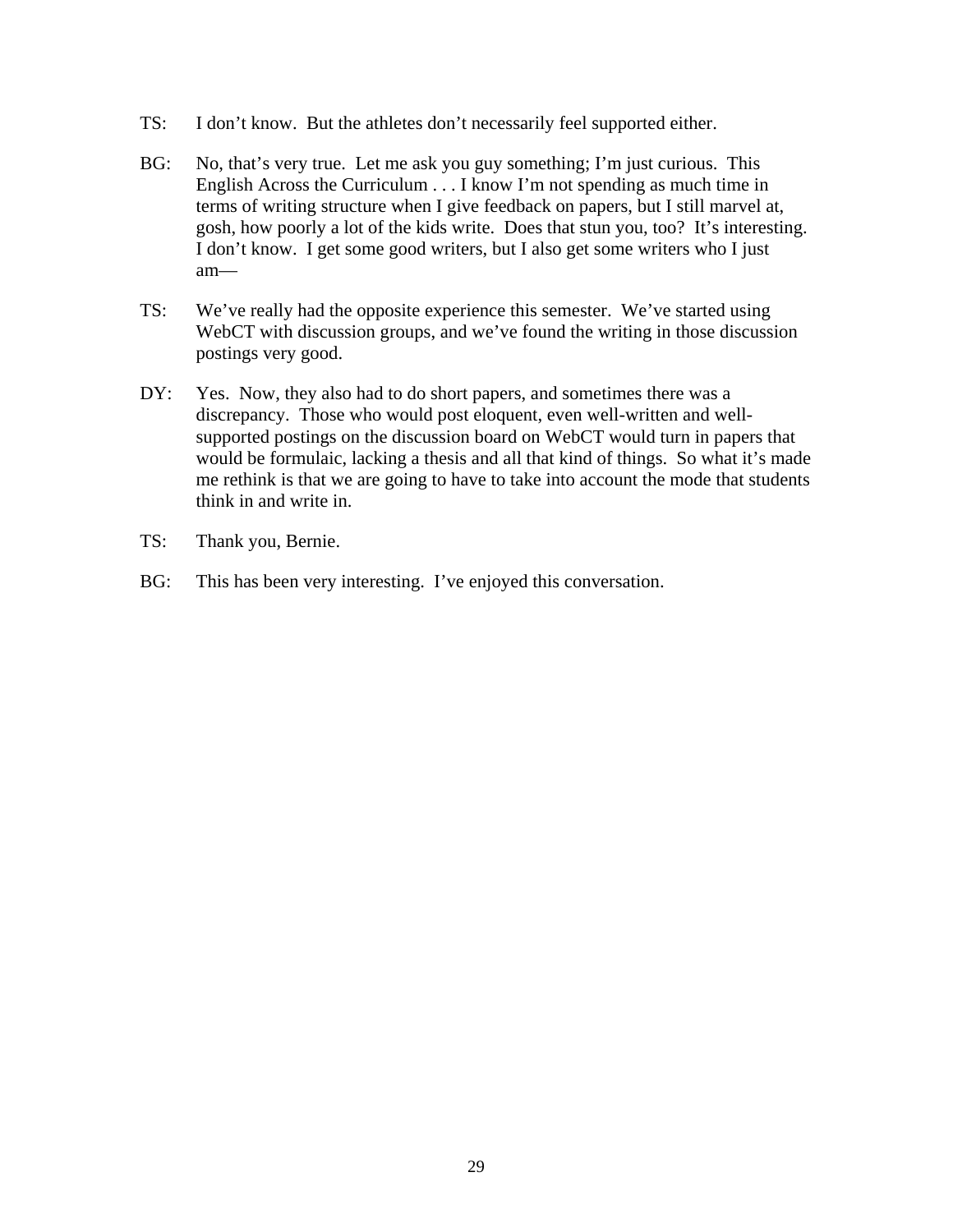## INDEX

*American Volleyball Coaches Association Journal*, 24 Ash, Charles W., 11, 25 Aust, Charles F. (Chuck), 14

California Institute of Technology, 1-2 Center for Excellence in Teaching & Learning (CETL), 14 Cobb County, Georgia, controversies, 11 Columbus State University, 25-26

Fein, Melvin L., 14

Georgia State University, 26 Goldfine, Bernard D. Childhood, 1-2 Father, 1-2, 9 Mother, 2 Entrepreneurship and Rose Bowl Parade, 3 Undergraduate education at UC Santa Barbara, 3-4 Teacher, coach, and athletic director at Windward School, 4-5, 7-8 Teaching certification, 4 Faculty member and coach at University of Dayton, 5-10 Work with Brazil professional volleyball team, 5 Graduate school at USC, 5 Involvement in USA volleyball, 6 Intellectual challenge of moving to college level, 6-7 Mentors, 7-8 Wife, 9-10, 27 Children, 9 Reasons for coming to KSU, 10-12 Development of KSU Sport Management program, 10 Centrality of teaching, 12 Interdisciplinary activities, 13-14 Initiation of Palmer Distinguished Speaker Series, 15 Opinions on college athletics, 15-18 Distinguished Teaching Award, 18 Master teacher, 18-19 Philosophy of teaching, 19-21, 26-27 Scholarly publications and research projects, 23-25, 28 Role in construction of Convocation Center, 25-26 Opinions on physical fitness, 27-28 Goldfine, Milton, 1-2, 8 Goldfine, Ruth, 9-10, 27 Goldfine, Vivian, 2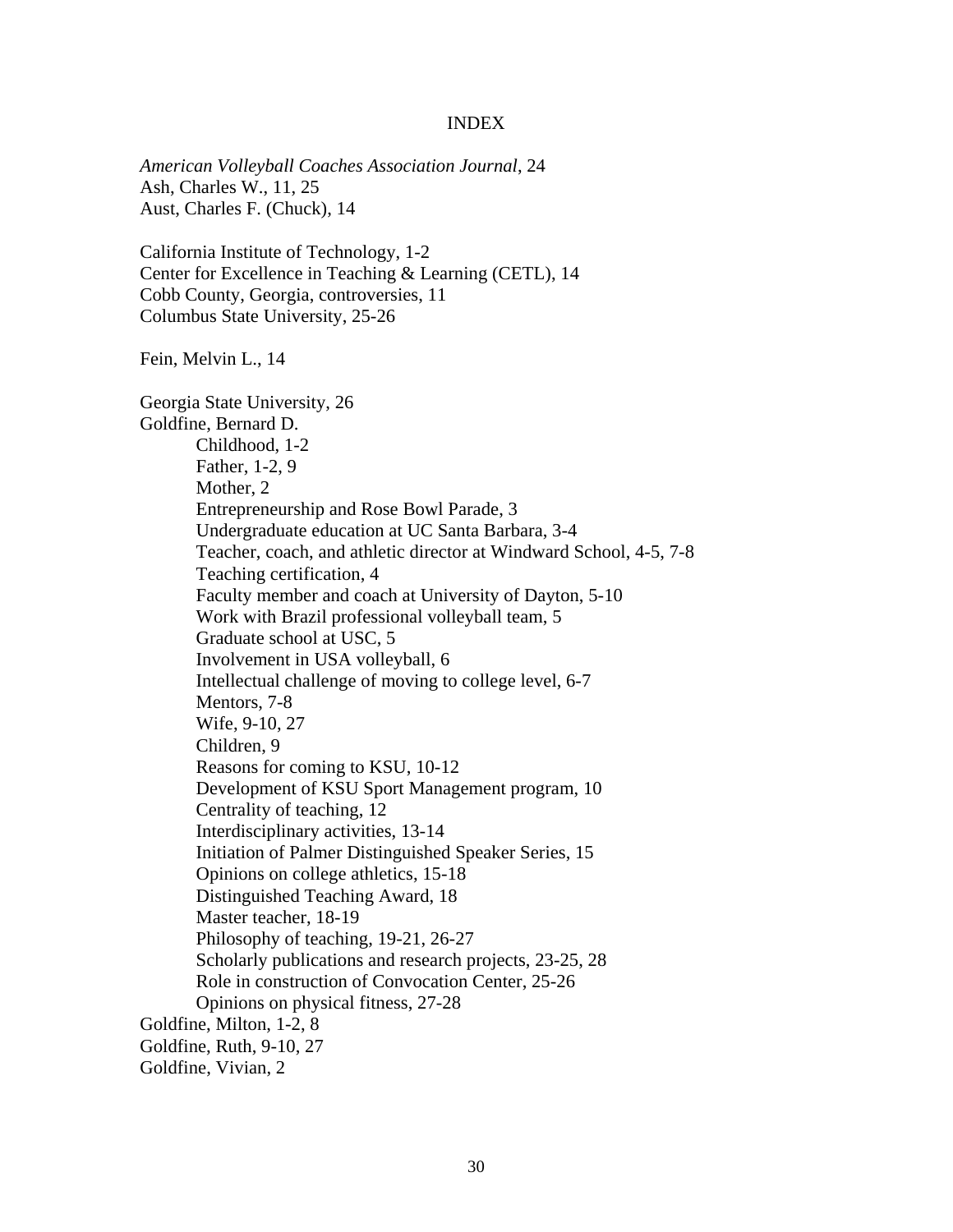Hall, Tillman, 8 Hill, G. William IV, 18 Hums, Mary A., 10

Kennesaw, Georgia, gun law, 11 Kennesaw State University Exchange program with Brazil, 5 Development of Sport Management program, 10 Evolution toward a research university, 12 Intellectual climate, 12-17 Leadership Kennesaw, 13-14 Tour de Kennesaw, 13 University Studies, 13 Learning communities, 13 Tenure and promotion process, 14, 20 Chautauqua Lecture Series, 14 Grady Palmer Distinguished Speaker Series, 15 *Anne Frank in the World* exhibit, 16 Students, 16-18, 28-29 Nontraditional students, 18 Class size, 21-23 Faculty teaching loads, 23 Convocation Center, 25-26 Volleyball, 27 Kinnick, Katherine N., 14 Kolenko, Thomas A., 14

LaCrescenta, California, 2 Laubach, Lloyd L., 8-9 Linden, Amelia, 4 Linden, Hal, 4 Lindsey Wilson College (Kentucky), 8

Mescon, Timothy S., 10 Mt. Waterman, California, 2

National Aeronautics and Space Administration (NASA), 1 National Collegiate Athletic Association (NCAA), 15-16 Niemann, Linda G., 2-3

Pasadena, California, 1-3

Robbins, Tom, 4 Robinson, Karen, 13 Roosevelt, Theodore, and the NCAA, 15